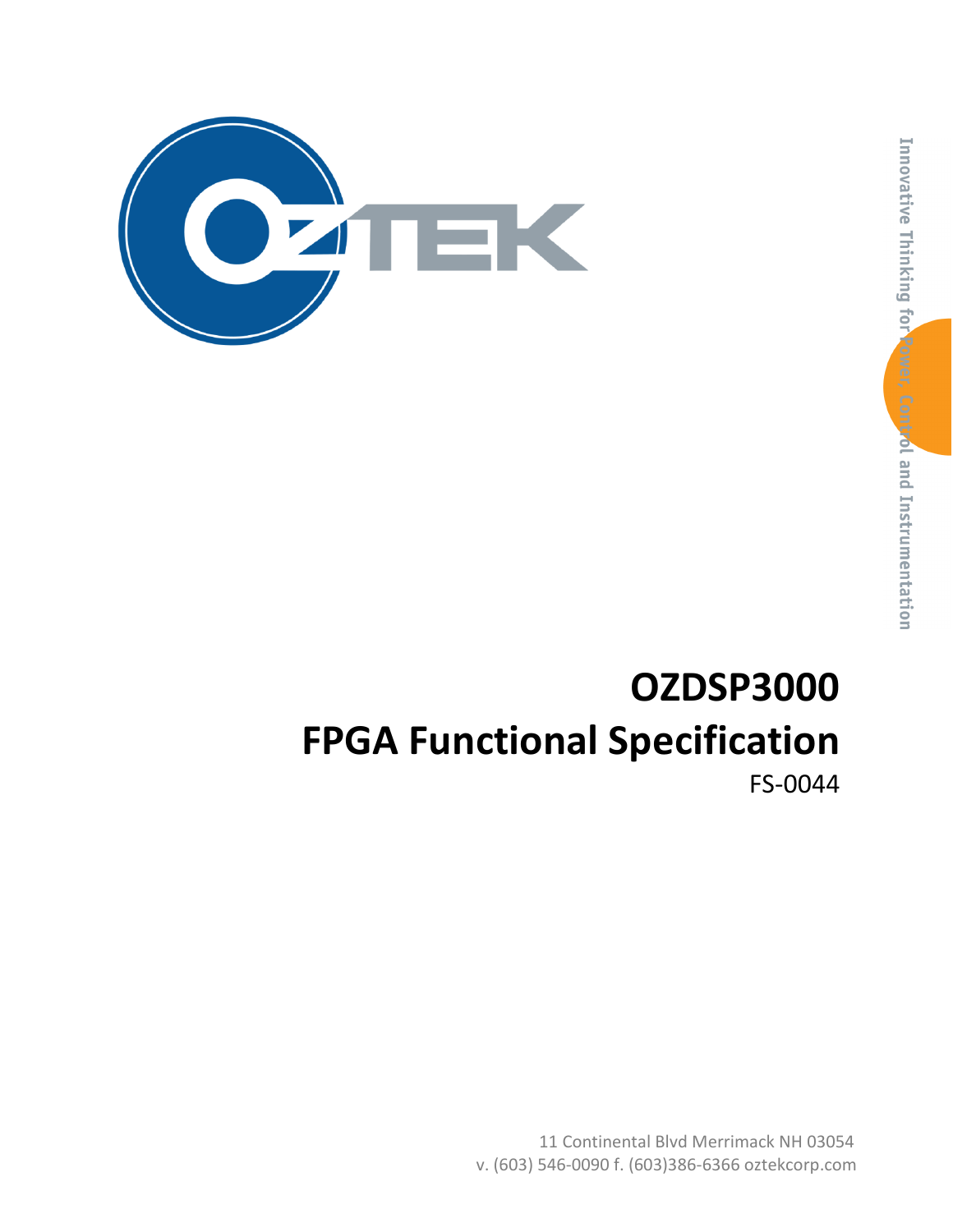#### About Oztek

Oztek Corp. is proven innovator of power, control, and instrumentation solutions for the most demanding industrial applications. Oztek products include variable motor drives, grid tie inverters, frequency converters, stand alone inverters, DC/DC converters, and DSP based control boards for power control applications.

#### **Trademarks**

OZDSP3000 is a trademark of Oztek Corp. Other trademarks, registered trademarks, and product names are the property of their respective owners and are used herein for identification purposes only.

#### Notice of Copyright

Oztek OZDSP3000 FPGA Functional Specification © September 2011 Oztek Corp. All rights reserved.

#### Exclusion for Documentation

UNLESS SPECIFICALLY AGREED TO IN WRITING, Oztek Corp. ("Oztek")

- (A) MAKES NO WARRANTY AS TO THE ACCURACY, SUFFICIENCY OR SUITABILITY OF ANY TECHNICAL OR OTHER INFORMATION PROVIDED IN ITS MANUALS OR OTHER DOCUMENTATION.
- (B) ASSUMES NO RESPONSIBILITY OR LIABILITY FOR LOSSES, DAMAGES, COSTS OR EXPENSES, WHETHER SPECIAL, DIRECT, INDIRECT, CONSEQUENTIAL OR INCIDENTAL, WHICH MIGHT ARISE OUT OF THE USE OF SUCH INFORMATION. THE USE OF ANY SUCH INFORMATION WILL BE ENTIRELY AT THE USER'S RISK.
- (C) IF THIS MANUAL IS IN ANY LANGUAGE OTHER THAN ENGLISH, ALTHOUGH STEPS HAVE BEEN TAKEN TO MAINTAIN THE ACCURACY OF THE TRANSLATION, THE ACCURACY CANNOT BE GUARANTEED. APPROVED OZTEK CONTENT IS CONTAINED WITH THE ENGLISH LANGUAGE VERSION WHICH IS POSTED AT WWW.OZTEKCORP.COM.

Date and Revision October 2011 Rev G

Part Number FS-0044

#### Contact Information

USA Telephone: 603-546-0090 Fax: 603-386-6366 Email techsupport@oztekcorp.com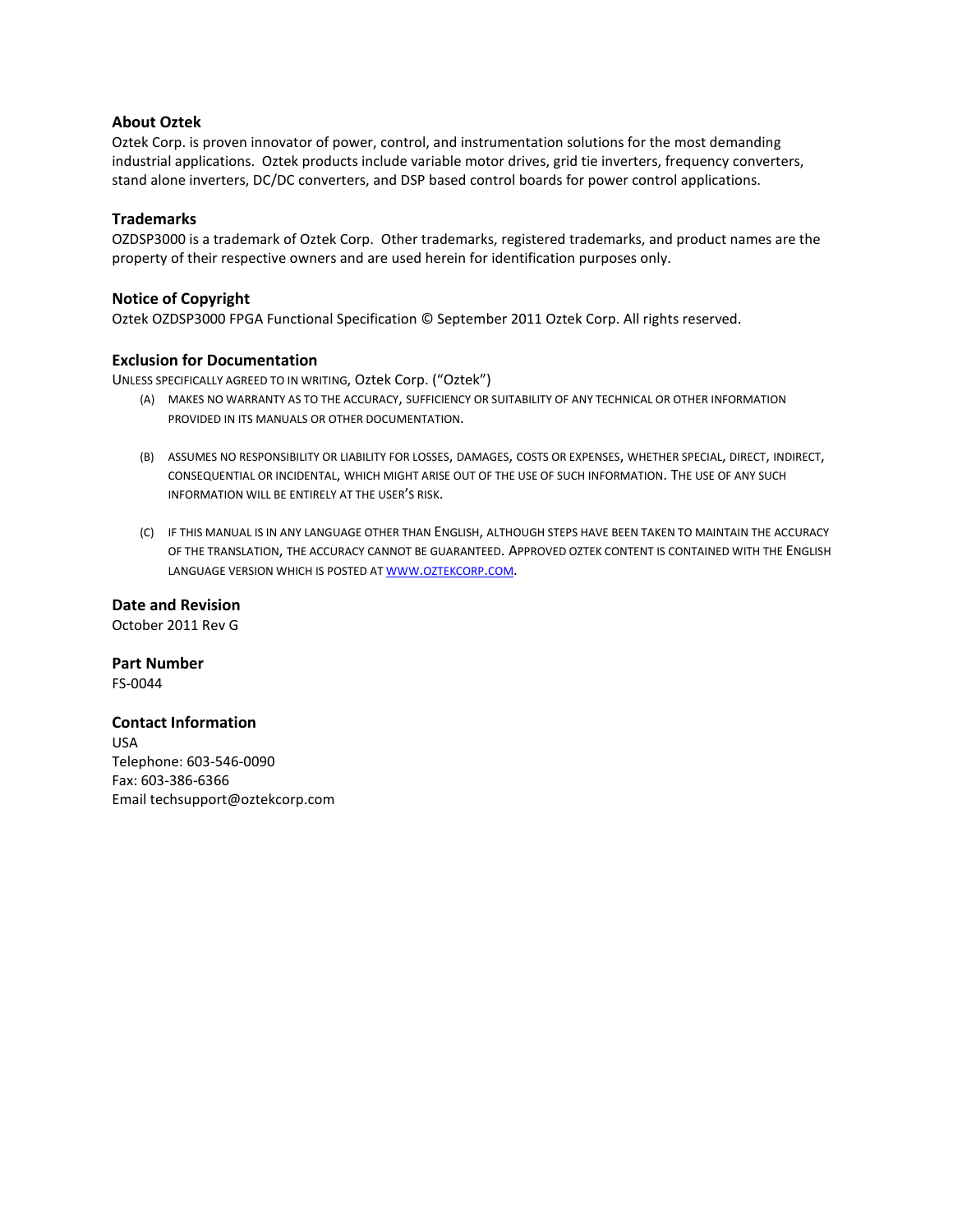## **Table of Contents**

|    | 1.1          |  |
|----|--------------|--|
|    | 1.2          |  |
| 2. |              |  |
| 3. |              |  |
|    | 3.1          |  |
|    | 3.1.1        |  |
|    | 3.1.2        |  |
|    | 3.1.3        |  |
|    | 3.2          |  |
|    | 3.3          |  |
|    | 3.4          |  |
|    | 3.5          |  |
|    | 3.6          |  |
|    | 3.7          |  |
|    | 3.8          |  |
|    | 3.9          |  |
|    | 3.10         |  |
|    | 3.11         |  |
|    |              |  |
|    | 4.1          |  |
|    | 4.2          |  |
|    | 4.3          |  |
|    | 4.4          |  |
|    | 4.5<br>4.6   |  |
|    | 4.7          |  |
|    | 4.8          |  |
|    | 4.9          |  |
|    | 4.10         |  |
|    | 4.11         |  |
|    | 4.12         |  |
|    | 4.13         |  |
|    | 4.14         |  |
|    | 4.15         |  |
|    | 4.16         |  |
|    | 4.17         |  |
|    | 4.18         |  |
|    | 4.19         |  |
|    | 4.20         |  |
|    | 4.21<br>4.22 |  |
|    | 4.23         |  |
|    | 4.24         |  |
|    | 4.25         |  |
|    | 4.26         |  |
|    | 4.27         |  |
|    | 4.28         |  |
|    | 4.29         |  |
|    | 4.30         |  |
|    | 4.31         |  |
|    | 4.32         |  |
|    | 4.33         |  |
|    | 4.34         |  |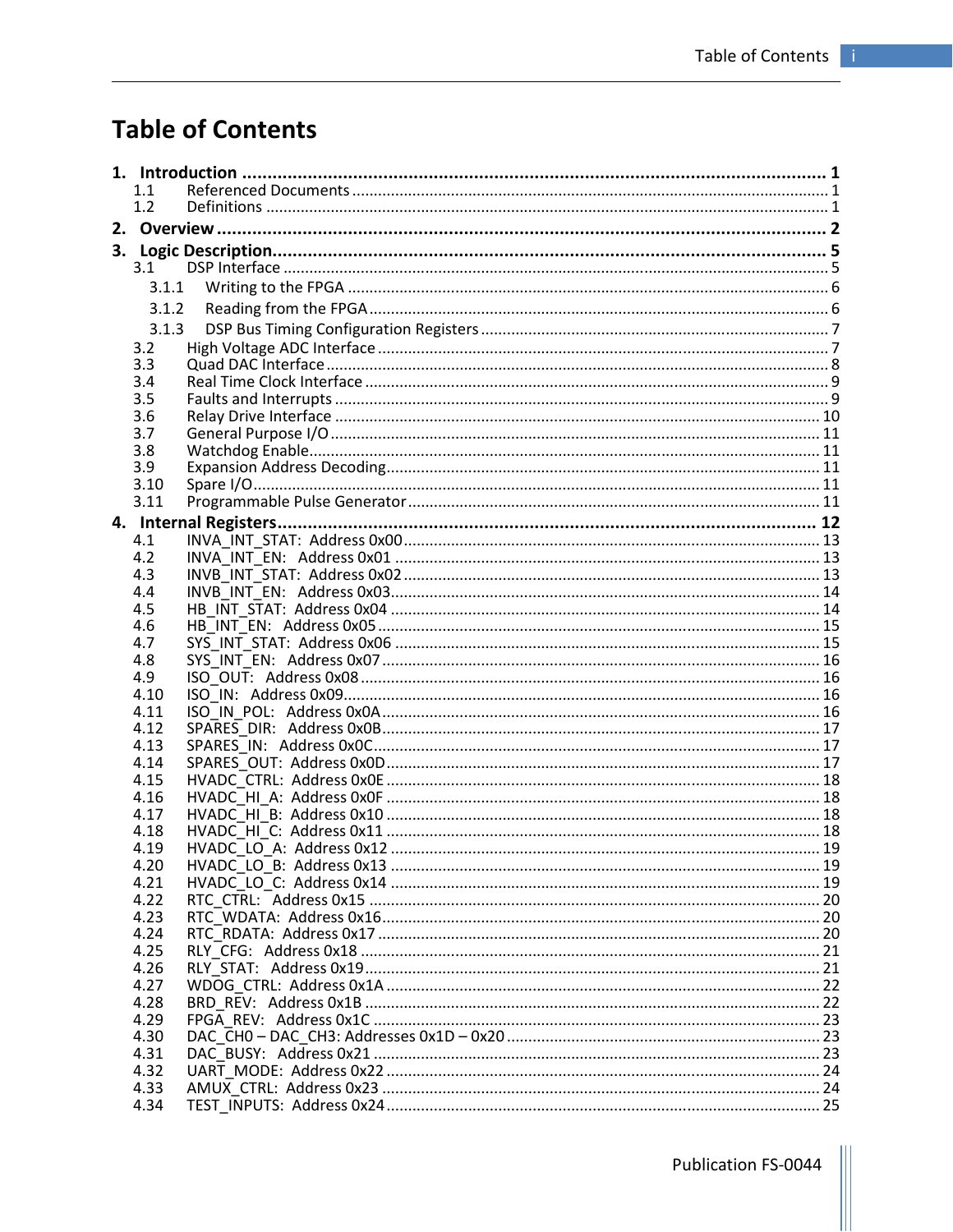| 4.37 |  |
|------|--|
| 4.38 |  |
| 4.39 |  |
|      |  |
|      |  |
|      |  |
|      |  |

## **Table of Figures**

## **Table of Tables**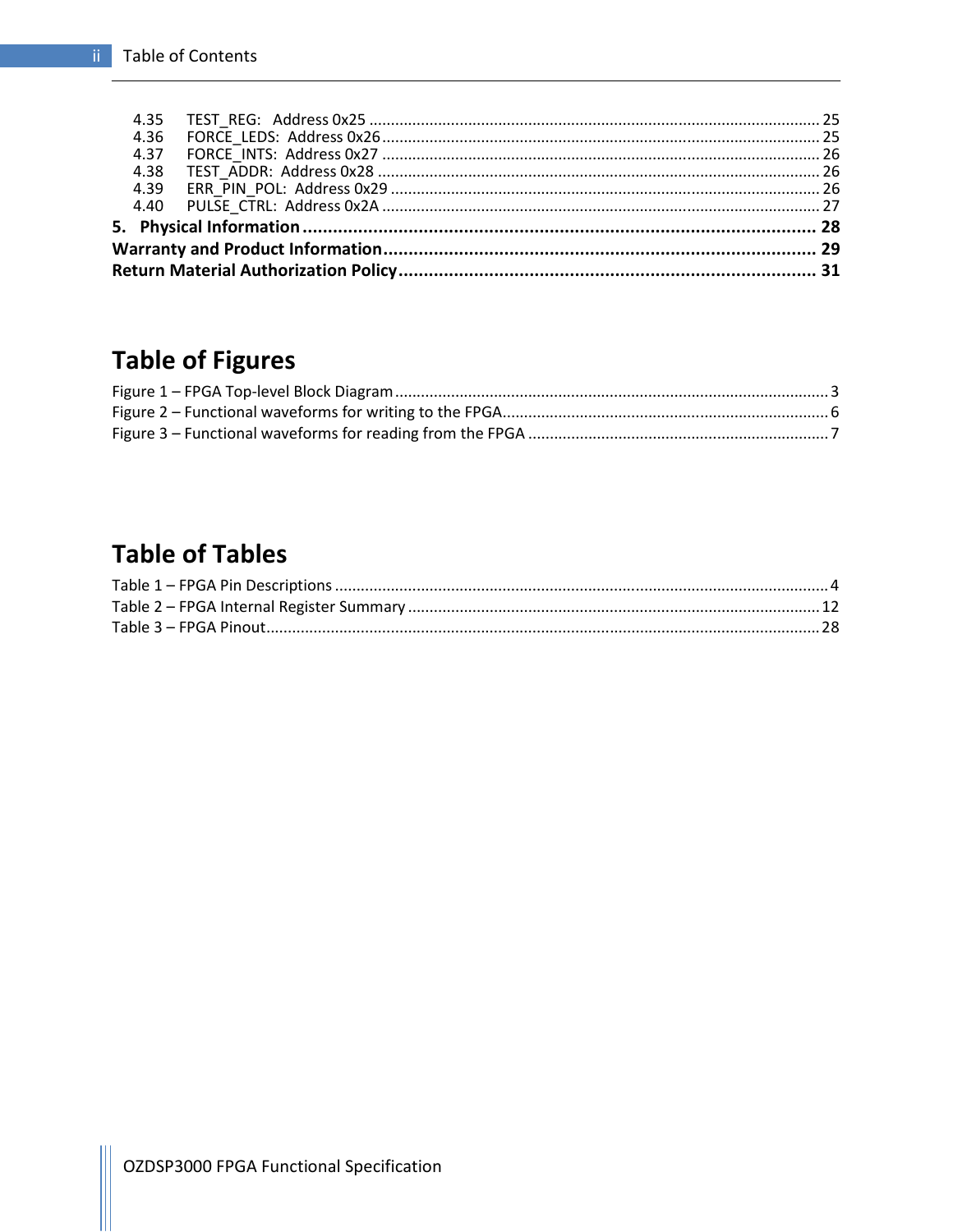## 1. Introduction

The purpose of this document is twofold – it is meant to convey both the design requirements for the FPGA on the OZDSP3000 Control Board as well as to provide a functional description of the final implementation.

## 1.1 Referenced Documents

| Ref.  | <b>Document</b> | <b>Description</b>                                  |
|-------|-----------------|-----------------------------------------------------|
| $[1]$ | 10741-xx        | OZDSP3000 Control Board Schematic                   |
| $[2]$ | HB1002          | MachXO Family Handbook, Lattice Semiconductor Corp. |

#### 1.2 Definitions

| <b>AFE</b>    | <b>Active Front End</b>                             |
|---------------|-----------------------------------------------------|
| <b>CAN</b>    | <b>Controller Area Network</b>                      |
| <b>DSP</b>    | Digital signal processor                            |
| <b>EEPROM</b> | Electrically Erasable Programmable Read Only Memory |
| <b>EMC</b>    | Electro-magnetic compatibility                      |
| EMI           | Electro-magnetic interference                       |
| <b>GND</b>    | Ground, low side of input power supply              |
| GTI           | <b>Grid Tied Inverter</b>                           |
| GUI           | <b>Graphical User Interface</b>                     |
| HMI           | Human Machine Interface                             |
| <b>IPM</b>    | Intelligent Power Module                            |
| N.C.          | Not connected                                       |
| <b>PCB</b>    | <b>Printed Circuit Board</b>                        |
| <b>PCC</b>    | <b>Power Control Center</b>                         |
| <b>PLC</b>    | Programmable Logic Controller                       |
| PLL           | Phase Locked Loop                                   |
| <b>POR</b>    | Power On Reset                                      |
| <b>PWM</b>    | Pulse width modulation                              |
| <b>SVM</b>    | <b>Space Vector Modulator</b>                       |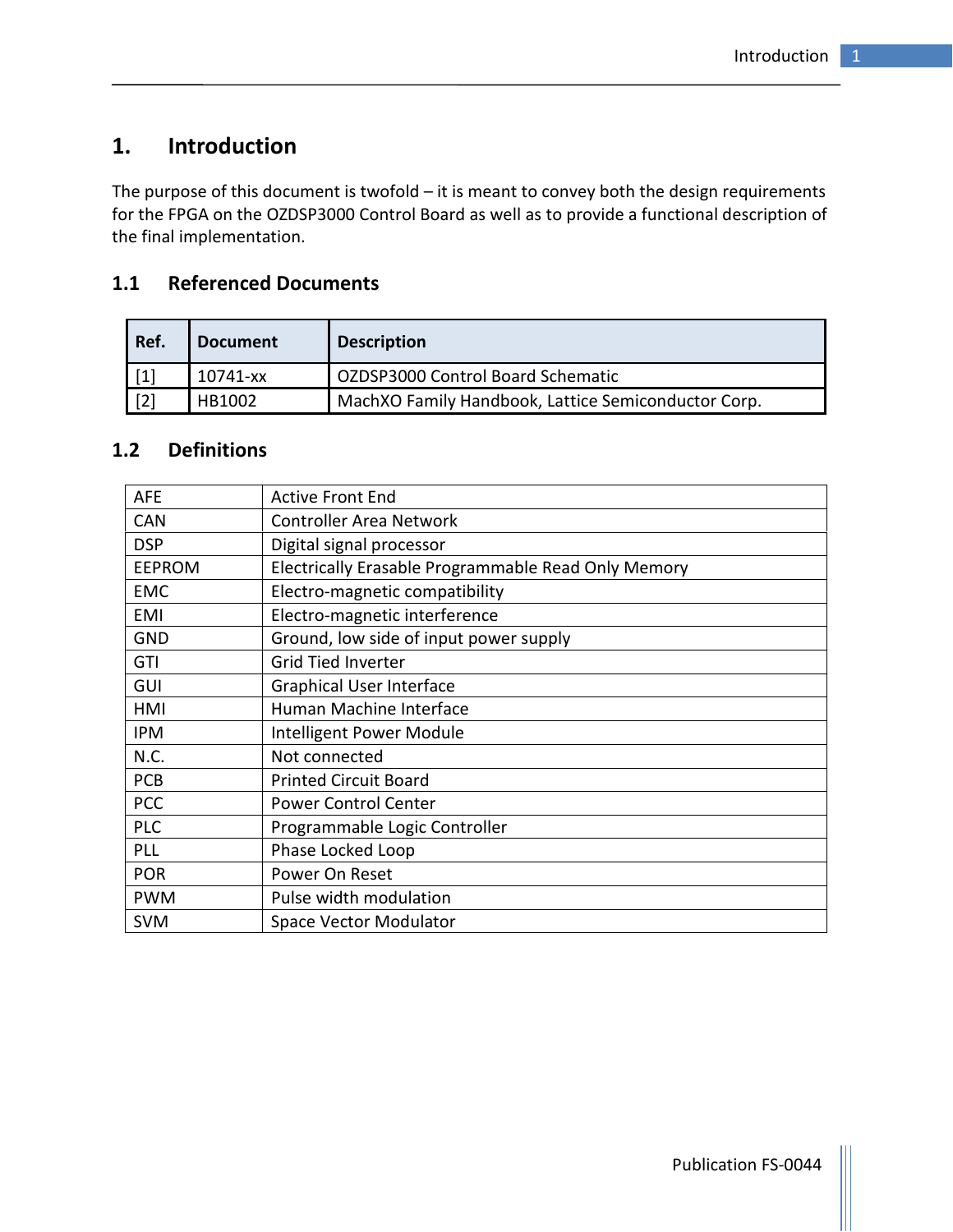## 2. Overview

The OZDSP3000 Control Board FPGA is implemented using a Lattice MachXO LCMXO1200C device in a 144-pin QPF package. This design provides an interface between the DSP and several peripheral circuits on the control board. The following is a high-level summary of the functions provided by this FPGA:

- Parallel read/write interface to the TMS320F28335 DSP for internal register access and control
- Provides fault latching and interrupt generation to the DSP for various inverter and system related faults
- Provides an interface to the ADS7863. This is a 12-bit, 3+3 channel analog-to-digital converter used for measuring high voltages (grid voltages and output voltages) on the control board.
- Provides an interface to the TPIC44H01 high-side FET driver IC's, used to provide a drive for 4 relay drive outputs.
- Provides an interface to the TLV5620. This is an 8-bit, 4 channel digital-to-analog converter that is used to generate debugging analog outputs.
- Provides support for the following general purpose pins:
	- o 4 isolated general purpose inputs
	- o 4 isolated general purpose outputs
	- o 6 general purpose spare I/O connected to the DSP for future expansion
- Provides an interface to the DS1302 Real Time Clock IC
- Provides control for LEDs
	- o 4 debug/heartbeat LEDs connected to the spare I/O pins
	- $\circ$  4 warning LEDs for the two inverters, one half bridge, and a system-level warning
- Provides support for miscellaneous status pins (hardware revision)
- Provides selection of the analog mux signal
	- o 3 inverter temperatures
	- o 3 auxiliary thermistor temperatures
	- o 4 voltage monitors
- Provides four interrupt signals (two inverters, one half bridge, and system)
- Provides chip select decoding between the Anybus and Oztek Expansion Board interfaces

The figure below shows a high-level block diagram for this FPGA. Each block is described in more detail in later sections of this document.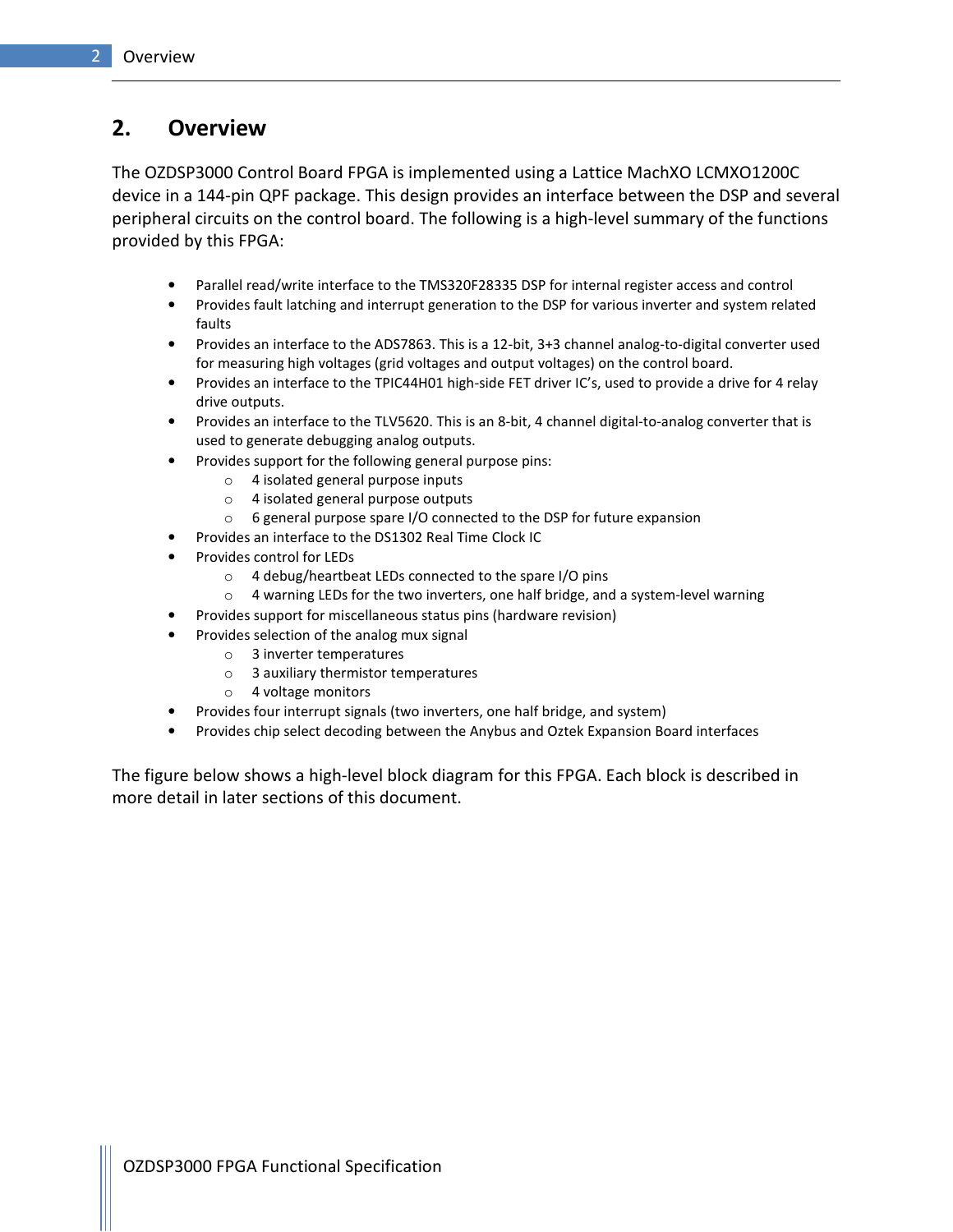

Figure 1 – FPGA Top-level Block Diagram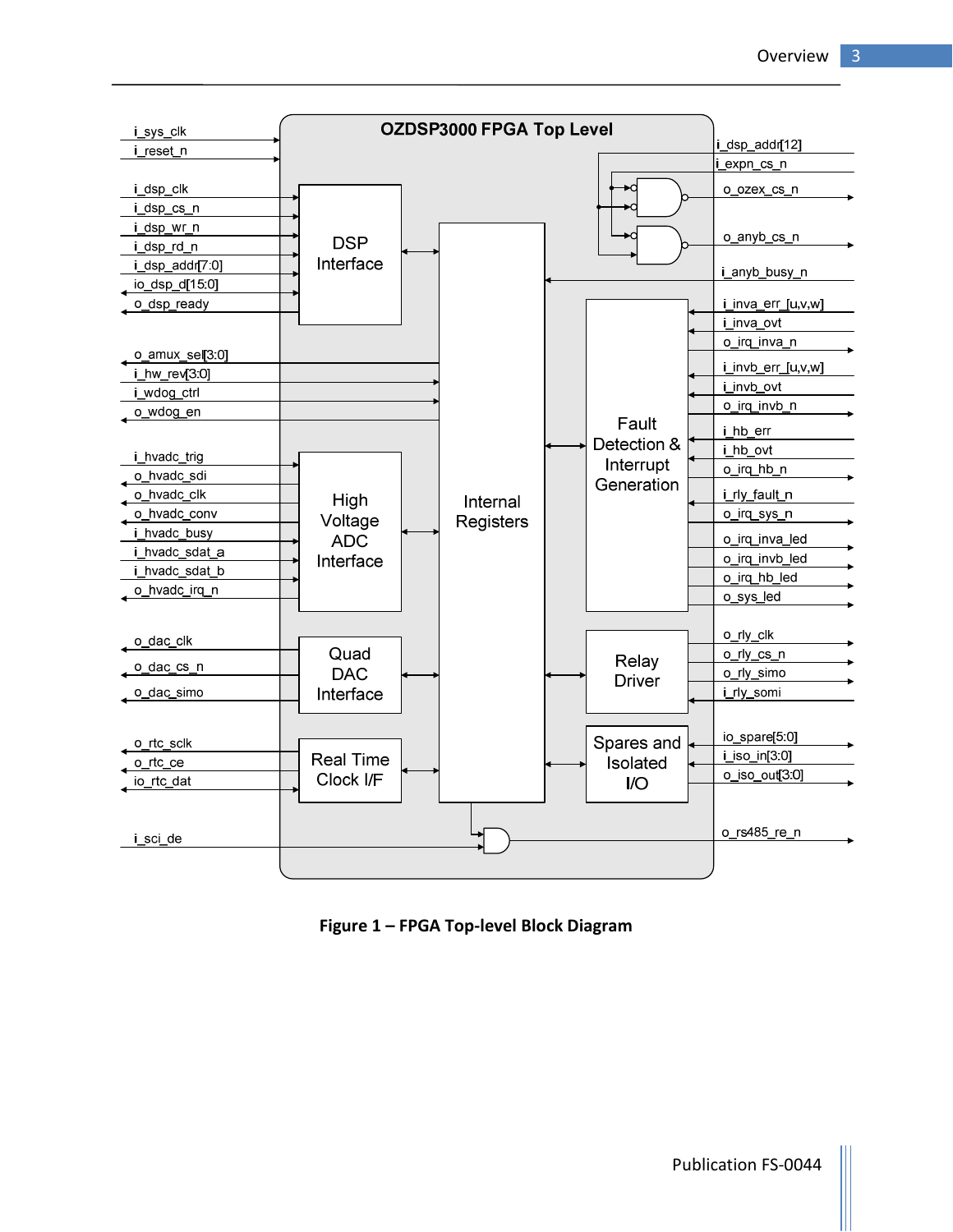The following table lists the I/O pins used for this FPGA:

Table 1 – FPGA Pin Descriptions

| <b>Pin Name</b>                   | <b>Direction</b> | Description                                                 |
|-----------------------------------|------------------|-------------------------------------------------------------|
| i_sys_clk                         | IN               | 25 MHz System Clock                                         |
| i reset n                         | IN               | Board Reset (active low)                                    |
| <b>DSP Interface:</b>             |                  |                                                             |
| i_dsp_clk                         | IN               | DSP clock output, up to 150MHz                              |
| i_dsp_cs_n                        | IN               | FPGA chip select from DSP (active low)                      |
| i_dsp_wr_n                        | IN               | DSP write enable (active low)                               |
| i dsp rd n                        | IN               | DSP read enable (active low)                                |
| i_dsp_addr[12,7:0]                | IN               | DSP address bus (bit 12 for Expansion chip select decoding) |
| io_dsp_d[15:0]                    | IN/OUT           | DSP data bus                                                |
| o_dsp_ready                       | <b>OUT</b>       | DSP ready, used to generate extra bus wait states           |
| io _spare $[5:0]$                 | <b>IN/OUT</b>    | Spare pins to DSP. Pins 0-3 are connected to debug LEDs     |
| <b>General Purpose I/O:</b>       |                  |                                                             |
| $i$ _iso_in $[3:0]$               | IN               | Isolated General Purpose Digital Inputs                     |
| $o$ iso $out[3:0]$                | OUT              | Isolated General Purpose Digital Outputs                    |
| <b>Expansion Board Interface:</b> |                  |                                                             |
| i_expn_cs_n                       | IN               | Anybus Chip Select from DSP                                 |
| o anyb cs n                       | OUT              | Decoded Anybus Chip Select                                  |
| o_ozex_cs_n                       | OUT              | Decoded Oztek Expansion Board Chip Select                   |
| i anyb busy n                     | IN               | Anybus Access Busy Indicator (not presently used)           |
| <b>High Voltage ADC:</b>          |                  |                                                             |
| i_hvadc_trig                      | IN               | Trigger from DSP to initiate ADC conversion                 |
| o hvadc clk                       | OUT              | Serial clock to ADC                                         |
| o hvadc conv                      | OUT              | Convert Start pulse to ADC                                  |
| o hvadc sdi                       | OUT              | Selects ADC channels to be read                             |
| i hvadc busy                      | IN               | Conversion busy indicator (1=busy) from ADC                 |
| i hvadc sdat a                    | IN               | Serial data 'A' from ADC                                    |
| hvadc_sdat_b                      | IN               | Serial data 'B' from ADC                                    |
| o_hvadc_irq_n                     | <b>OUT</b>       | End of conversion interrupt to DSP                          |
| <b>Inverter Faults:</b>           |                  |                                                             |
| i inva err u/v/w                  | IN               | Error inputs (active high) from inverter A interface        |
| i_inva_ovt                        | ${\sf IN}$       | Over temp fault (active high) from inverter A interface     |
| o irq_inva_n                      | OUT              | Inverter A fault interrupt to DSP (active low)              |
| o irq inva led                    | OUT              | Inverter A fault LED control - lit when fault exists        |
| i_invb_err_u/v/w                  | IN               | Error inputs (active high) from inverter B interface        |
| i invb ovt                        | IN               | Over temp fault (active high) from inverter B interface     |
| o_irq_invb_n                      | <b>OUT</b>       | Inverter B fault interrupt to DSP (active low)              |
| o_irq_invb_led                    | <b>OUT</b>       | Inverter B fault LED control - lit when fault exists        |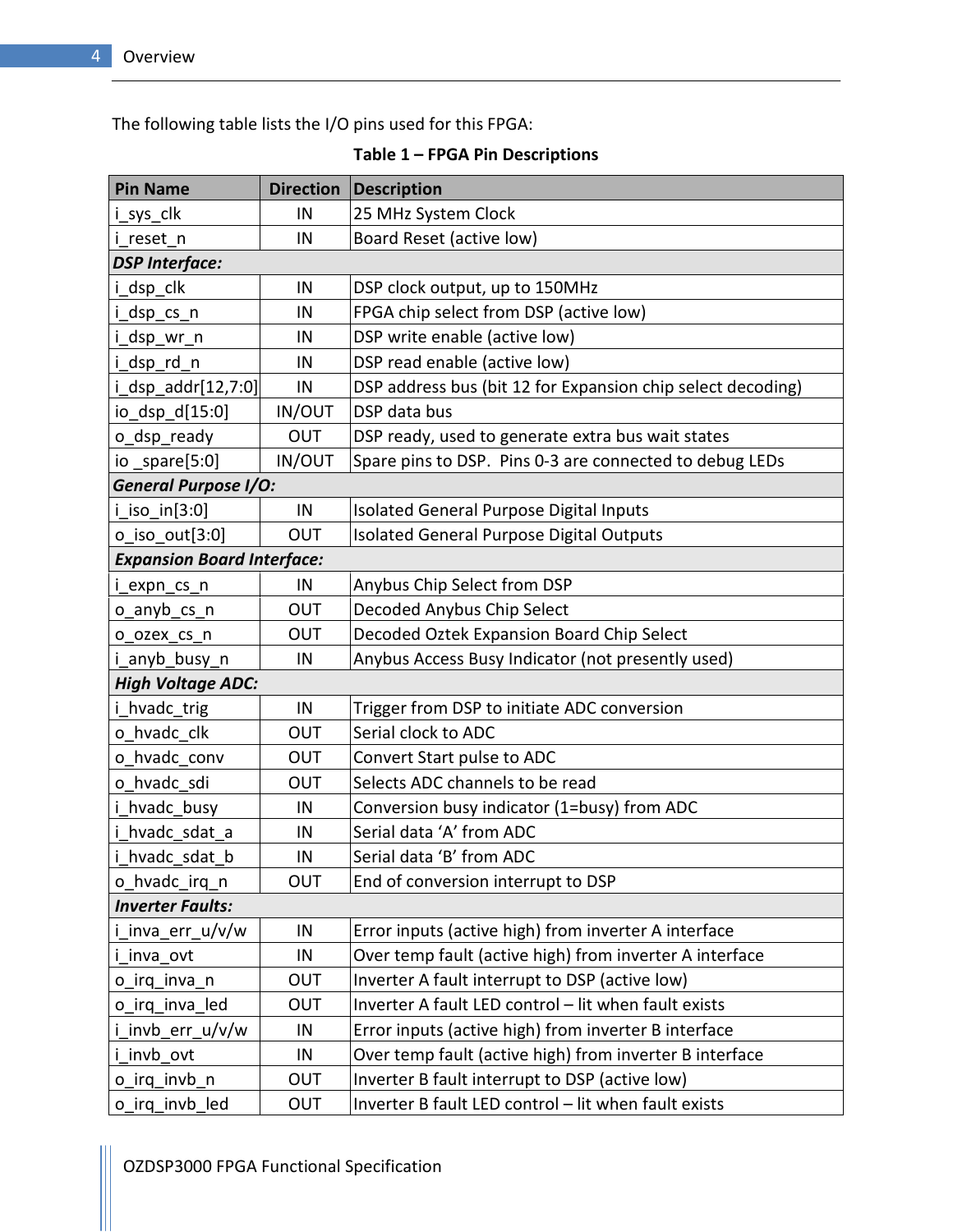| <b>Pin Name</b>                   | <b>Direction</b> | <b>Description</b>                                         |  |  |  |  |  |  |
|-----------------------------------|------------------|------------------------------------------------------------|--|--|--|--|--|--|
| i hb err                          | IN               | Error input (active high) from half bridge interface       |  |  |  |  |  |  |
| hb ovt                            | IN               | Over temp fault (active high) from half bridge interface   |  |  |  |  |  |  |
| o irq hb n                        | OUT              | Half Bridge fault interrupt to DSP (active low)            |  |  |  |  |  |  |
| o_irq_hb_led                      | OUT              | Half Bridge fault LED control - lit when fault exists      |  |  |  |  |  |  |
| o_sys_led                         | OUT              | System fault LED control - lit when fault exists           |  |  |  |  |  |  |
| <b>Quad DAC Interface:</b>        |                  |                                                            |  |  |  |  |  |  |
| o dac clk                         | <b>OUT</b>       | Serial clock to DAC                                        |  |  |  |  |  |  |
| o dac cs n                        | <b>OUT</b>       | Chip select (active low) to DAC                            |  |  |  |  |  |  |
| o dac simo                        | <b>OUT</b>       | Serial data to DAC                                         |  |  |  |  |  |  |
| <b>Relay Driver Interface:</b>    |                  |                                                            |  |  |  |  |  |  |
| o_rly_clk                         | OUT              | Serial clock to driver                                     |  |  |  |  |  |  |
| o_rly_cs_n                        | OUT              | Chip select to driver (active low)                         |  |  |  |  |  |  |
| o rly simo                        | OUT              | Serial data out to driver                                  |  |  |  |  |  |  |
| i rly somi                        | IN               | Serial data in from driver                                 |  |  |  |  |  |  |
| <b>Real Time Clock Interface:</b> |                  |                                                            |  |  |  |  |  |  |
| o rtc clk                         | OUT              | Serial clock to Real Time Clock IC                         |  |  |  |  |  |  |
| o rtc ce                          | OUT              | Chip enable to Real Time Clock IC                          |  |  |  |  |  |  |
| io rtc dat                        | IN/OUT           | Real Time Clock IC serial data                             |  |  |  |  |  |  |
| <b>System Faults:</b>             |                  |                                                            |  |  |  |  |  |  |
| i rly fault n                     | $\sf IN$         | Fault indicator (active low) from Relay Driver             |  |  |  |  |  |  |
| o_irq_sys_n                       | OUT              | System interrupt to DSP (active low)                       |  |  |  |  |  |  |
| <b>Miscellaneous Pins:</b>        |                  |                                                            |  |  |  |  |  |  |
| $o$ amux sel $[3:0]$              | <b>OUT</b>       | Controls select lines to the analog signal MUX             |  |  |  |  |  |  |
| i hw rev[3:0]                     | IN               | Hardwired PCB hardware revision level                      |  |  |  |  |  |  |
| i wdog ctrl                       | IN               | Hardware jumper control for watchdog (1=enable, 0=disable) |  |  |  |  |  |  |
| o_wdog_dis                        | <b>OUT</b>       | Watchdog disable                                           |  |  |  |  |  |  |
| i sci de                          | IN               | Serial Comm. I/F drive enable from DSP                     |  |  |  |  |  |  |
| o rs485 re n                      | <b>OUT</b>       | Serial RS485 receive enable to transceiver                 |  |  |  |  |  |  |

## 3. Logic Description

## 3.1 DSP Interface

The DSP Interface logic provides a read/write hardware interface to the TMS320F28335 DSP's data bus. All of the data and configuration registers implemented in this FPGA can be accessed via this interface as memory mapped I/O. This interface is designed to operate with the maximum DSP clock output of 150MHz. The FPGA requires specific read and write wait states to meet timing when using the maximum clock rate. This is achieved by adjusting the DSP's external memory interface timing registers just for the memory zone occupied by the FPGA.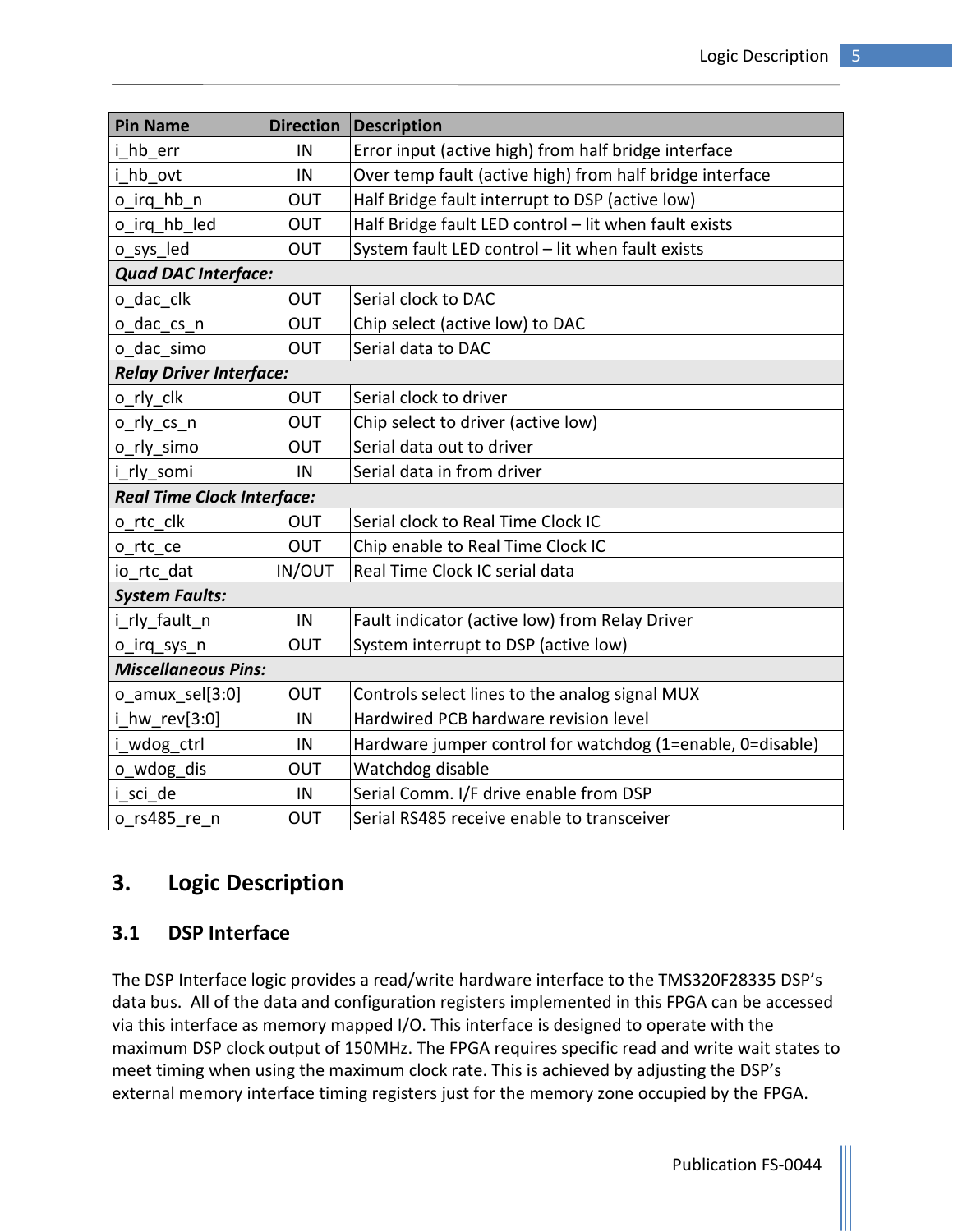This allows the other parallel devices on the bus to operate at their optimal timing without being affected by the FPGA timing requirements.

Lower-level blocks in this design may use the 'o\_dsp\_ready' FPGA output to dynamically extend the read or write time by inserting external wait states. Any interface that requires the use of additional wait states will document this in the respective sections of this document. The next two sections detail the write and read access timing required by the FPGA.

#### 3.1.1 Writing to the FPGA

The figure below shows the functional waveforms required to write to the FPGA. As the figure shows, the write access takes 8 DSP clock cycles to complete.

|                | -LEAD | ←ACTIVE <sup>→</sup> | -TRAIL- |
|----------------|-------|----------------------|---------|
| i_dsp_clk      |       |                      |         |
| i_dsp_cs_n     |       |                      |         |
| i_dsp_wr_n     |       |                      |         |
| i_dsp_rd_n     |       |                      |         |
| i_dsp_adr[7:0] | B     | ADDR[7:0]            |         |
| io_dsp_d[15:0] |       | WR_DATA[15:0]        |         |

Figure 2 – Functional waveforms for writing to the FPGA

#### 3.1.2 Reading from the FPGA

The figure below shows the functional waveforms required to read from the FPGA. As the figure shows, the read access takes 8 DSP clock cycles to complete.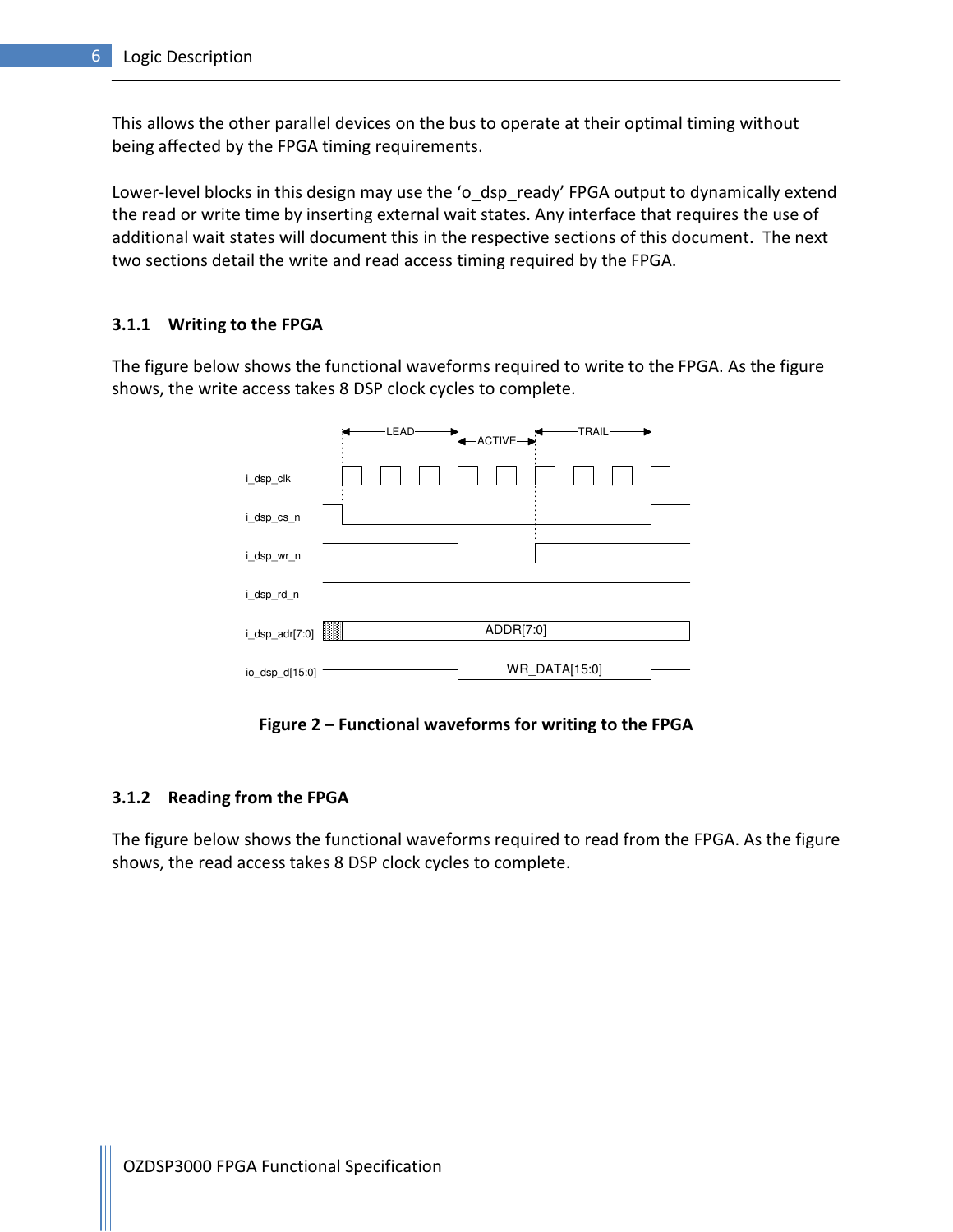

#### Figure 3 – Functional waveforms for reading from the FPGA

#### 3.1.3 DSP Bus Timing Configuration Registers

The FPGA addressable memory space resides in Region 0 of the DPS's External Memory Interface (i.e. FPGA uses DSP CS0n). In order to generate the write and read timing and the corresponding Lead, Active, and Trail periods shown above, the DSP's timing registers should be programmed as follows:

- The XTIMING0 register should be set to 0x00036746 so that:
	- $\circ$  X2TIMING = 0 (1:1 timing for fastest clock rate)
	- $\circ$  XSIZE = 3 (for a 16-bit interface)
	- $\circ$  READYMODE = 0 (so READY input is synchronous)
	- $\circ$  USEREADY = 1 (so READY input may be used)
	- $\circ$  XRDLEAD = 2 (for a Read Lead period of 2 cycles)
	- $\circ$  XRDACTIVE = 3 (for a Read Active period of 4 cycles)
	- $\circ$  XRDTRAIL = 2 (for a Read Trail period of 2 cycles)
	- $\circ$  XWRLEAD = 3 (for a Write Lead period of 3 cycles)
	- $\circ$  XWRACTIVE = 1 (for a Write Active period of 2 cycles)
	- $\circ$  XWRTRAIL = 3 (for a Write Trail period of 3 cycles)
- Set the following fields in the XINTCNF2 register:
	- $\circ$  XTIMCLK = 0 (so XTIMCLK = SYSCLKOUT)
	- $\circ$  CLKOFF = 0 (so XCLKOUT is enabled)
	- $\circ$  CLKMODE = 0 (so XCLKOUT = XTIMCLK)

#### 3.2 High Voltage ADC Interface

The FPGA provides an interface to an ADS7863 analog-to-digital converter. This is a six channel 12-bit 3x3 simultaneously sampled ADC device (simultaneously samples the first two inputs at the same time, then the next two, then the last two). This interface is used on the control

Publication FS-0044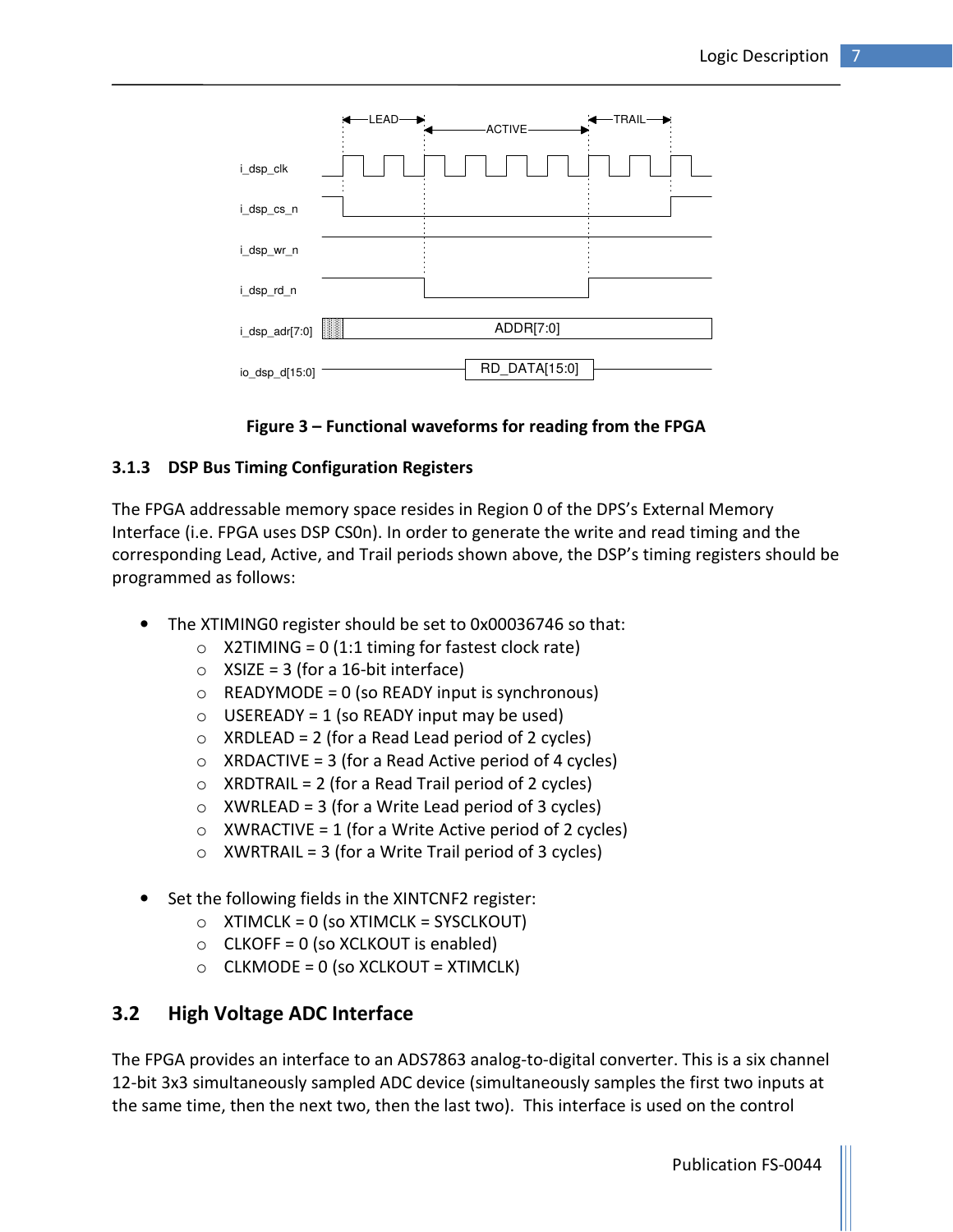board for measuring the high-voltage grid phase voltages as well as the high-voltage output phase voltages.

Conversions are initiated by pulsing the 'i adc trig' high and then low from the DSP. Upon seeing a valid trigger, a state machine is kicked off that will drive the correct sequence of clock, convert, and SDI select signals to the ADC. The ADC has two serial outputs that are essentially clocked into separate 12-bit shift registers inside the FPGA. The state machine is used to determine when shifting occurs and when the shift register data is latched into the corresponding results registers. When the process is done, the state machine drives the ADC interrupt request line back to the DSP to indicate that the converted data is available for reading.

The ADC's maximum clock input rate is 32MHz. The FPGA will run the ADC clock at 6.25 MHz using a divided version of the 25MHz system clock. It takes approximately 48 clock cycles to convert and read all 6 channels (16 clocks to perform each of the three conversions). This gives a trigger to interrupt time of approximately 48  $*$  (1/6.25MHz) = 7.68 $\mu$ s, for an effective maximum sampling rate of 130 kHz.

Note that there are digital isolator devices between the FPGA and the ADC (Analog Devices AduM1300). These devices come in a few versions to support various data rates (1Mbps, 10Mbps, and 100Mbps). Running the ADC clock at 6.25 MHz allows the use of the middle part. If the ADC clock speed is increased to 12.5 MHz or 25 MHz, the fastest part must be used. The 1 Mbps part cannot be used in either configuration.

#### 3.3 Quad DAC Interface

The FPGA provides an interface to a TLV5620 octal digital-to-analog converter IC. This is used on the control board to provide four general purpose analog outputs. The DAC outputs are controlled by four separate registers within the FPGA (one data register for each of the DAC channels). Any given register is immediately loaded into the DAC whenever it is updated by the CPU.

Data is clocked into the DAC at an approximately 961.5 kHz rate (25MHz/26). It takes 12 clocks to update a single DAC channel, or 12.48μs. Software may quickly update more than one DAC register at a rate faster than this. If more than one register is updated, this controller will update the DAC in a round robin fashion (once finished updating the present channel the controller moves on to the next higher channel that is pending (looping from channel 3 back to 0).

It takes approximately 4 x 12.48μs or 49.92μs to update all four DAC channels, for an effective overall maximum update rate of roughly 20 kHz.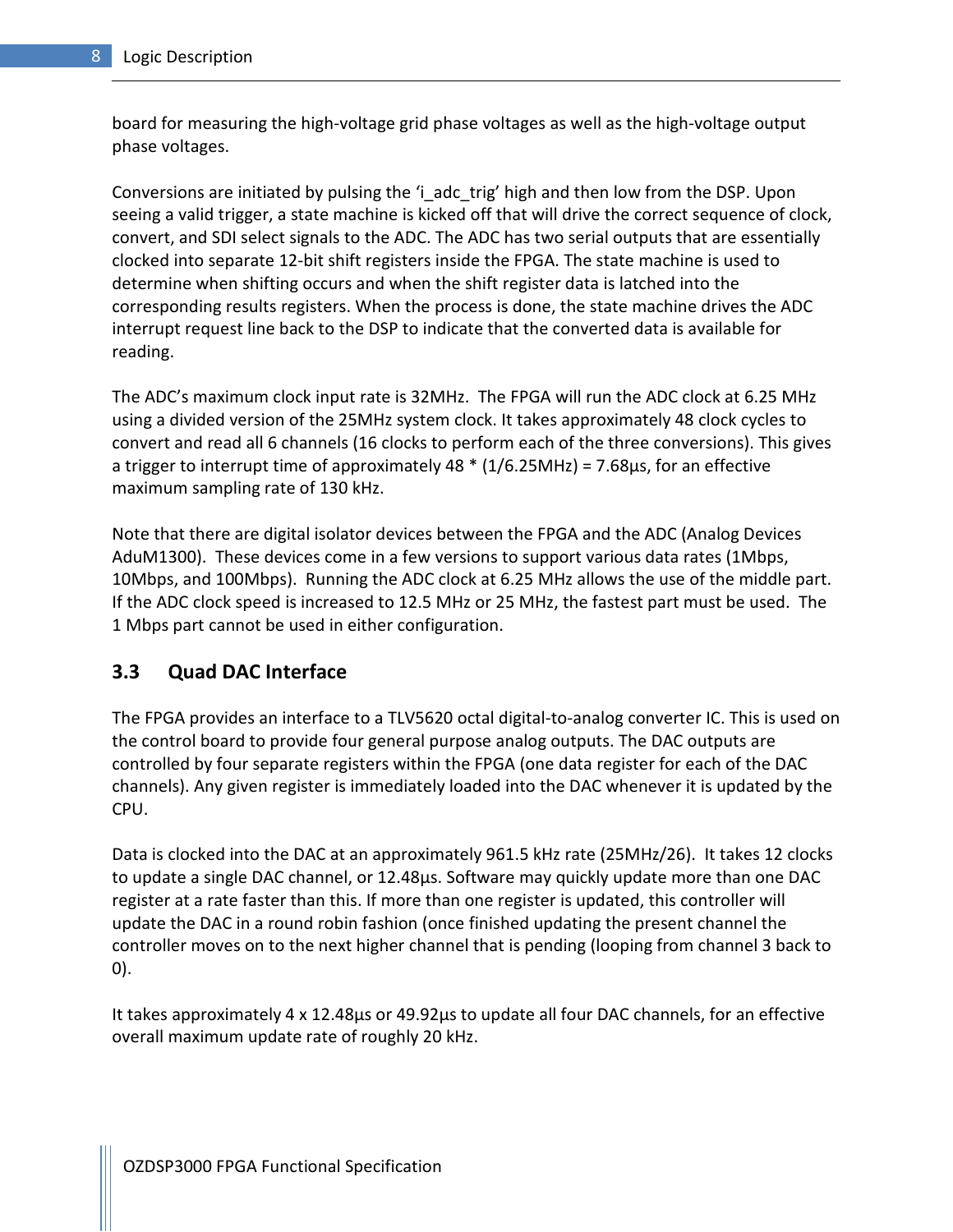#### 3.4 Real Time Clock Interface

The FPGA provides a serial interface to a DS1302 real time clock IC. This is a three-wire interface that consists of a clock and chip enable to the device and a bi-directional I/O line for writing and reading to the device. The internal interface to the RTC device consists of three registers: a control, write data, and read data register. The control register contains the address, read/write, and ram/calendar control lines that are shifted out to the device. Any time the control register is written the FPGA will automatically initiate a serial read or write to the device based on the read/write bit. For writes, the 8-bit data contained in the write data register will be shifted out to the device. For a read operation, the serial data from the RTC device is shifted in and latched in the read data register.

To satisfy the serial timing for the RTC IC, the serial interface is clocked at 0.5MHz. Both reads and writes consist of shifting 16 serial bits at this rate (2μs x 16). Also, the chip enable setup time is specified at 4μs, and also must be inactive for at least 4μs between operations. Given this, it takes approximately 40μs to complete a serial operation. The control register contains a busy bit that is set any time a serial operation is in progress. It is the responsibility of software to monitor this bit prior to attempting any new updates to the device; otherwise the current serial operation may be corrupted and unpredictable behavior may occur.

See the DS1302 data sheet for the details on the devices internal registers.

#### 3.5 Faults and Interrupts

As the FPGA Pin Description table showed in the beginning of this document, there are several possible fault and hardware interrupt sources tied to the FPGA. These sources are tied to one of four possible interrupt lines to the DSP as follows:

- "o\_irq\_inva\_n" conveys faults from the inverter "A" interface as follows:
	- o A single over temperature fault (OVT)
	- $\circ$  3 driver error faults (ERR U, ERR V, ERR W)
- "o\_irq\_invb\_n" conveys faults from the inverter "B" interface (similar faults as inverter  $''A'$
- "o\_irq\_hb\_n" conveys faults from the half bridge interface as follows:
	- o Over temperature fault (OVT)
	- o Driver error fault (ERR)
- "o\_irq\_sys\_n" conveys non-inverter based faults and interrupt sources as follows:
	- o a relay driver channel fault
	- o a general purpose input pin transition

For all fault/interrupt inputs, a simple digital filter is used to reduce the chance of mid to high frequency noise spikes from causing erroneous trips. The filter is a simple 3 flip-flop serial chain clocked at the system clock rate of 25MHz. A transition on the input will be considered valid if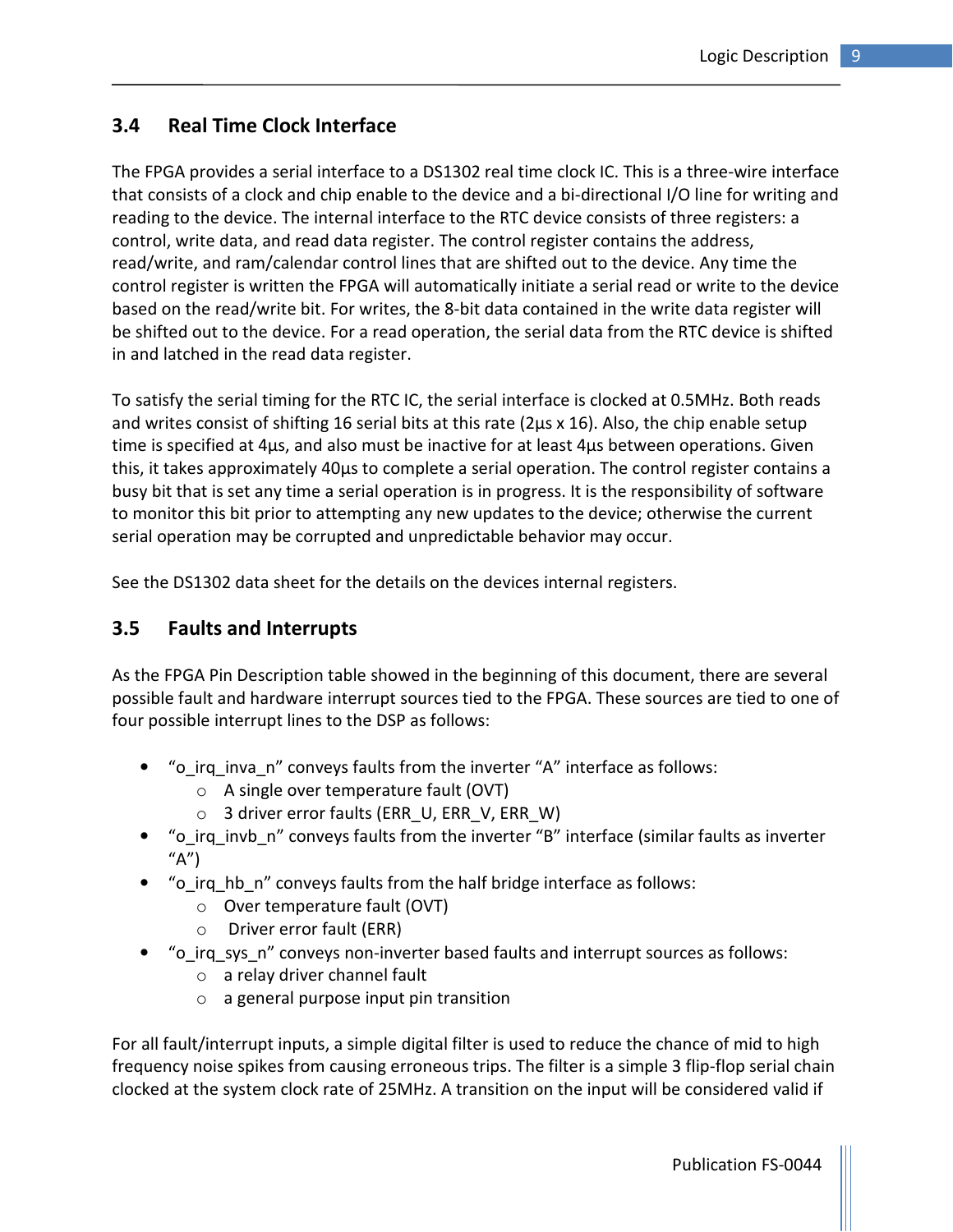the same value is sampled three times in a row (i.e. all three flip-flops are the same value and are the opposite from the current internal stored state for the input). This allows for filtering noise spikes up to 3 \* 1/25MHz = 120ns wide, but also means that real faults will have a delay of 120ns before being considered valid.

When any of these faults/interrupts occur, they will be latched and stored in an internal status register that can be read by the DSP. For all interrupt outputs, each of the contributing fault inputs can be selectively enabled or disabled using an internal interrupt enable register bit.

These faults are also linked to four fault LEDs through the "o\_irq\_inva\_led", "o\_irq\_invb\_led", "o\_irq\_hb\_led", and "o\_sys\_led" pins. These pins will always be the complement of the interrupt pins to the DSP so each LED will be lit only when an interrupt is occurring. The "o\_sys\_led" signal can also be statically asserted by the control software to indicate any system-level faults that occurred within the application itself.

All four interrupt outputs are active low signals. The DSP should be configured for negativeedge triggered interrupts. Upon servicing one or more of the interrupt sources for any given interrupt line, software will read the associated interrupt status register to determine which source(s) caused the interrupt. At the very end of the service routine, the software should then clear the associated interrupt bits in the FPGA's interrupt status register. Upon clearing one or more interrupt bits, the FPGA will automatically de-assert the interrupt output pin for a minimum of one 25MHz clock cycle (40ns). If additional interrupt sources are still active for the given interrupt output, the output pin will then be asserted again to cause another negativeedge interrupt at the DSP input.

#### 3.6 Relay Drive Interface

The FPGA provides a serial interface to a TPIC44H01 FET driver. This is a quad driver that is used to provide four general purpose relay drive outputs from the control board. The interface to this device is controlled using two internal registers: an 8-bit configuration register and a 9-bit status register. Any time the configuration register is written the FPGA will automatically shift all 8 bits out to the device. At the same time, the FPGA will shift in the fault status from the device into the internal status register.

To satisfy the serial timing for the driver IC, the serial interface is clocked at 1.56MHz (25MHz/16). Given this, it takes approximately 8 x (1/1.56MHz) or about 5.1μs to complete a serial operation. The ninth bit of the status register is a busy bit that is set any time a serial operation is in progress. It is the responsibility of software to monitor this bit prior to attempting any new updates to the device; otherwise the current serial operation may be corrupted and unpredictable behavior may occur.

See the TPIC44H01 datasheet for specific definitions of the configuration and status bits and for details on the fault reading/clearing protocol.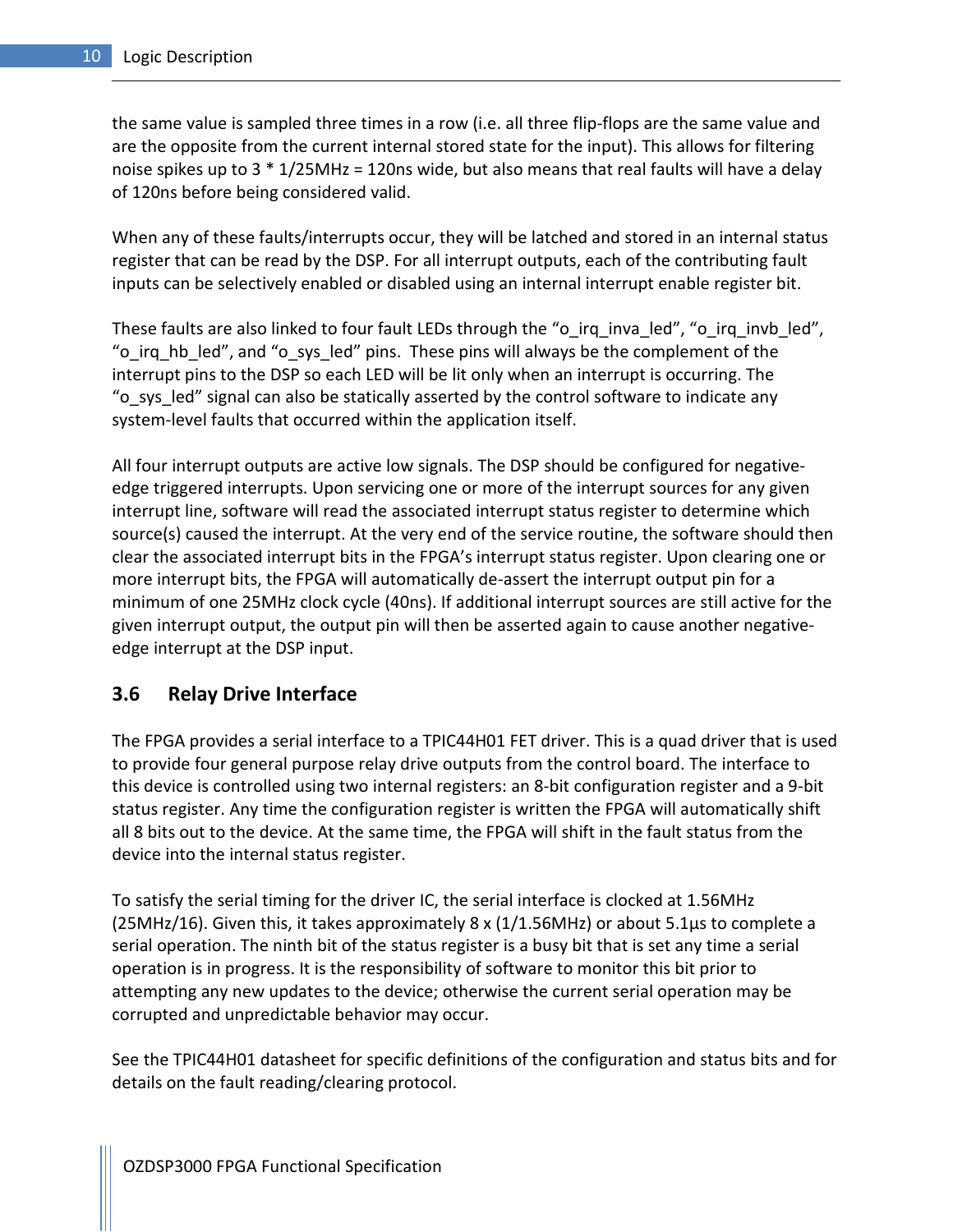### 3.7 General Purpose I/O

The FPGA provides several general purpose Digital I/O pins. There are four dedicated general purpose output pins and four dedicated input pins.

The dedicated general purpose inputs are sent through a digital filter prior to being driven to the register interface. This filter simply requires the input to stay in the same state for three consecutive 25 MHz clock cycles before it considers it a valid transition. This is solely meant to provide some basic high-frequency noise filtering. Any expected low-frequency noise or switch bounce should be additionally filtered by the DSP.

The four input pins are capable of interrupting the DSP upon either a rising or falling edge. This function can also be disabled individually for each input.

#### 3.8 Watchdog Enable

The FPGA facilitates disabling the watchdog input to the power supply monitor IC on the control board. The watchdog can be disabled in one of two ways – either by using a hardware jumper on the board to force the "i\_wdog\_ctrl" input low or via software by use of the watchdog control register. Note that specific multi-bit values are required to be written to the control register to cause the watchdog to be enabled or disabled via software. The present state of the watchdog enable output pin can be read back using the watchdog control register.

#### 3.9 Expansion Address Decoding

The FPGA facilitates addressing the two expansion modules (Anybus and Oztek Expansion) on the control board. The DSP provides a single expansion chip select along with a DSP address line (bit 12). The FPGA uses these two to determine which expansion module is being selected – it then drives the appropriate chip select line active for the selected expansion module.

The Anybus "busy" indicator is tied to the FPGA for possible future use – the present design does not use it.

### 3.10 Spare I/O

The FPGA provides six spare pins to the DSP for provisional future use. These six pins are configurable as either inputs or outputs from the FPGA using the internal register interface. The first four pins are connected to debug LEDs.

#### 3.11 Programmable Pulse Generator

The FPGA provides a programmable pulse generator that can be driven out on the "io\_spare[0]" pin. This pulse generator is intended to be used for creating an external ADC Start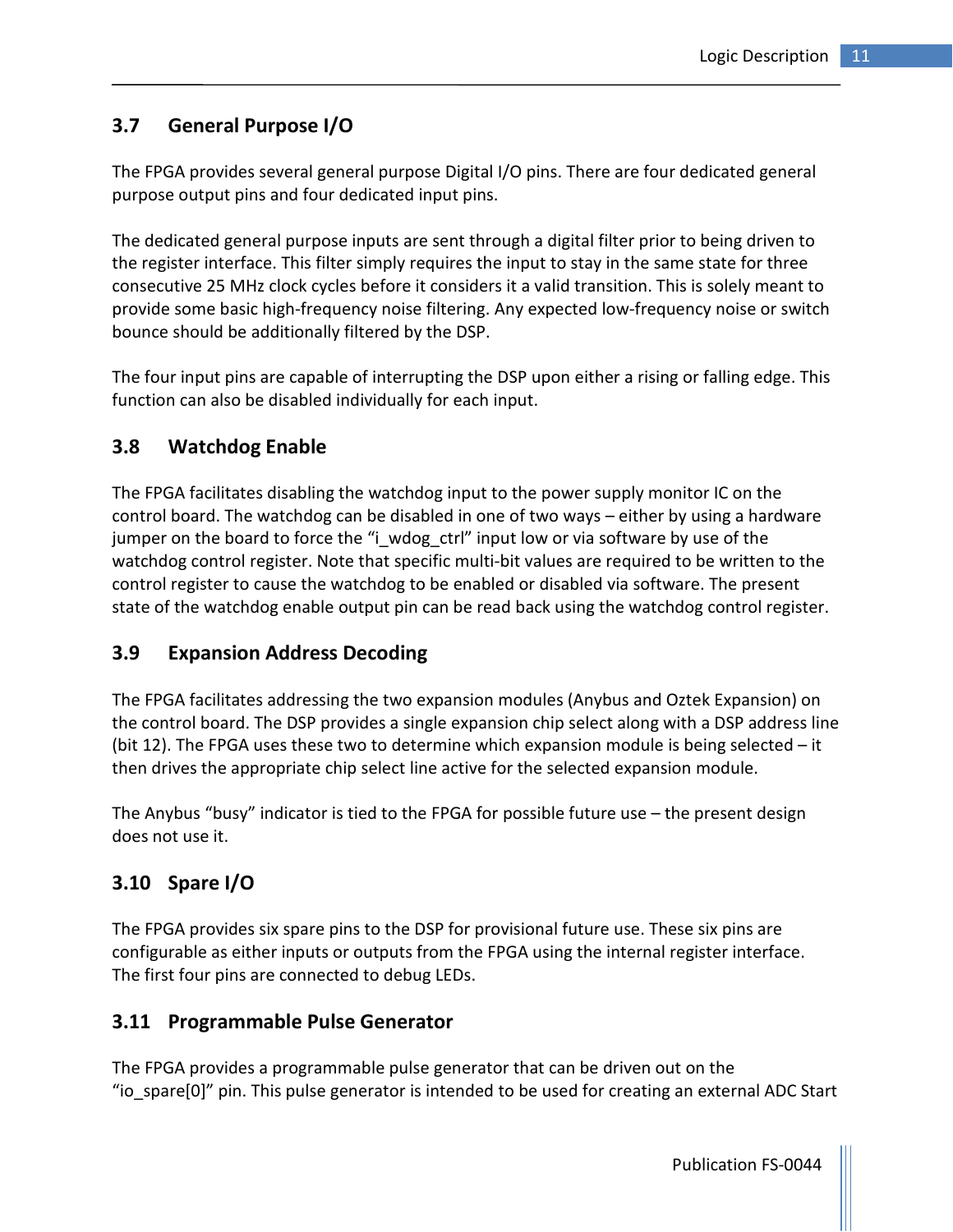of Conversion (SOC) pulse interrupt to the DSP. The pulse generator consists of a timer that counts at the 25MHz internal clock rate and a PERIOD register that defines the number of clocks between pulses. When enabled, the pulse output takes precedence over bit zero in the SPARES DIR register. Care should be taken to insure that the DSP is configured to treat the "io\_spare[0]" connection as an input and that the external daughter board interface is not driving this signal.

#### 4. Internal Registers

The table below shows the registers that are implemented in the FPGA along with their corresponding addresses. Writes to unused addresses and to unused bits within the specified registers will be ignored. Data read from unused addresses and unused register bits will return all 0's. Each of the registers shown in the table below is then described in greater detail in the following sections. The usage for each field is described as either "R" for read-only, "W" for write-only, or "R/W" for read/write registers.

| <b>Register Name</b> | Address[7:0] | <b>Register Name</b> | Address[7:0] |
|----------------------|--------------|----------------------|--------------|
| <b>INVA INT STAT</b> | 0x00         | RTC_WDATA            | 0x16         |
| <b>INVA INT EN</b>   | 0x01         | RTC RDATA            | 0x17         |
| <b>INVB INT STAT</b> | 0x02         | <b>RLY CFG</b>       | 0x18         |
| <b>INVB_INT_EN</b>   | 0x03         | <b>RLY_STAT</b>      | 0x19         |
| HB INT STAT          | 0x04         | WDOG CTRL            | 0x1A         |
| HB INT EN            | 0x05         | <b>BRD REV</b>       | 0x1B         |
| SYS_INT_STAT         | 0x06         | <b>FPGA REV</b>      | 0x1C         |
| SYS INT EN           | 0x07         | DAC CHO              | 0x1D         |
| ISO_OUT              | 0x08         | DAC CH1              | 0x1E         |
| ISO IN               | 0x09         | DAC_CH <sub>2</sub>  | 0x1F         |
| ISO IN POL           | 0x0A         | DAC CH3              | 0x20         |
| <b>SPARES DIR</b>    | 0x0B         | DAC BUSY             | 0x21         |
| <b>SPARES IN</b>     | 0x0C         | <b>UART_MODE</b>     | 0x22         |
| SPARES_OUT           | 0x0D         | <b>AMUX CTRL</b>     | 0x23         |
| <b>HVADC CTRL</b>    | 0x0E         | <b>TEST INPUTS</b>   | 0x24         |
| HVADC HI A           | 0x0F         | <b>TEST REG</b>      | 0x25         |
| HVADC_HI_B           | 0x10         | <b>FORCE LEDS</b>    | 0x26         |
| HVADC HI C           | 0x11         | <b>FORCE INTS</b>    | 0x27         |
| HVADC LO A           | 0x12         | <b>TEST ADDR</b>     | 0x28         |
| HVADC LO B           | 0x13         | ERR_PIN_POL          | 0x29         |
| HVADC_LO_C           | 0x14         | PULSE CTRL           | 0x2A         |
| <b>RTC CTRL</b>      | 0x15         |                      |              |

Table 2 – FPGA Internal Register Summary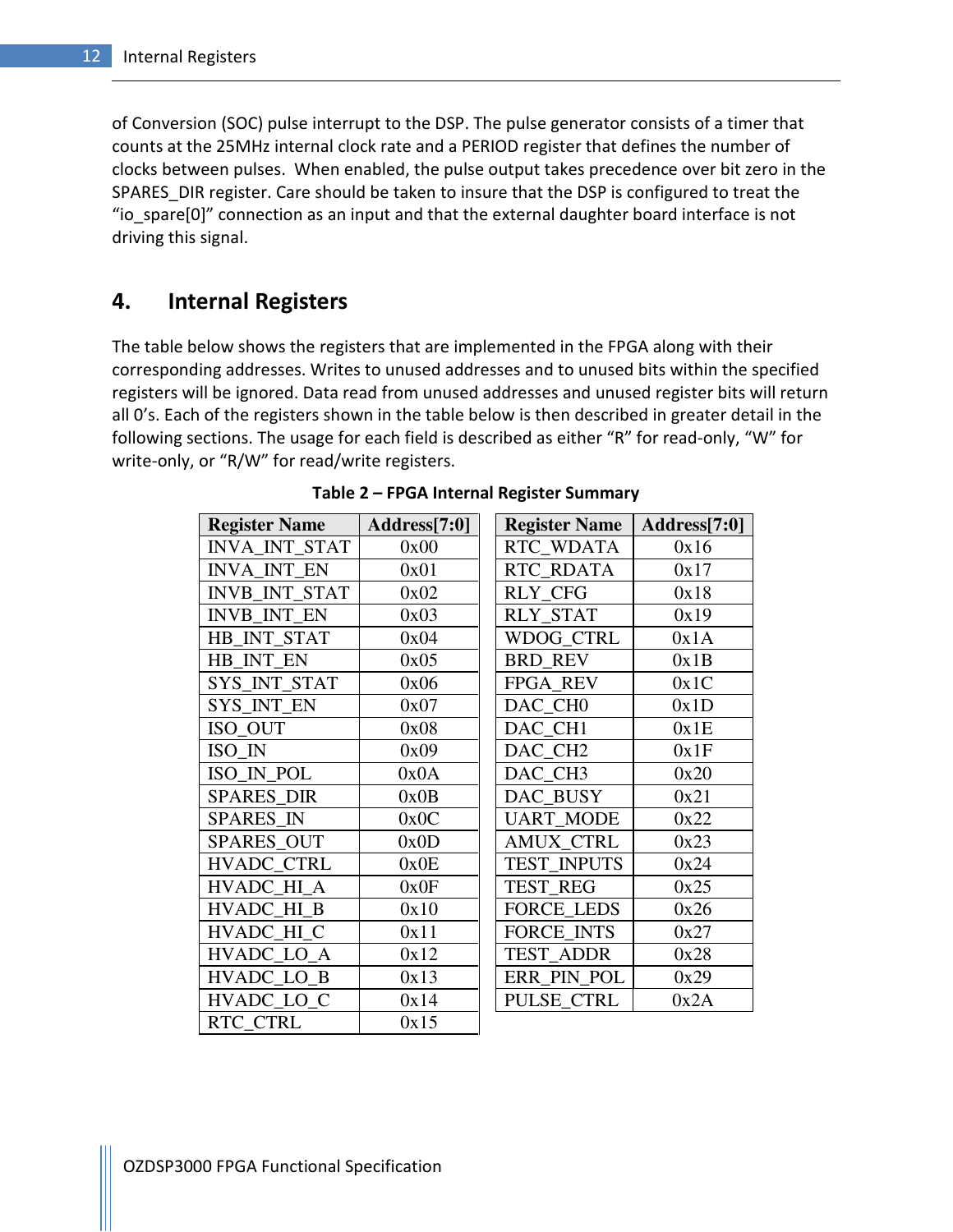### 4.1 INVA\_INT\_STAT: Address 0x00



This register is used to report the over temperature and error faults associated with the inverter "A" interface. When a given fault occurs, the corresponding bit in this register is set to a '1' and remains set until cleared. Writing a '0' to the corresponding location clears a fault bit. This register resets to 0x0. The individual faults are:

- OVT (R/W) Over Temperature: This bit is used to report an over temperature condition from the IGBT module.
- ERR\_U/V/W (R/W) Inverter Error: These bits are used to report driver errors for each of the three individual phases on the IGBT module.

#### 4.2 INVA INT EN: Address 0x01

| 15 | 14 | 13 | 12 | 11 | 10 | 9 | 8 | 7 | 6 | 5 | 4 | 3        | 2                                     | 1                |  |
|----|----|----|----|----|----|---|---|---|---|---|---|----------|---------------------------------------|------------------|--|
|    |    |    |    |    |    |   |   |   |   |   |   | 룹<br>ERR | –<br>ш<br>$\propto$<br>$\propto$<br>ш | z<br>≃<br>≃<br>ш |  |

This register is used to individually enable the various interrupt sources for the "o\_irq\_inva\_n" interrupt to the DSP. There is an enable bit for each of the faults associated with INVA INT STAT register. Setting an enable bit to a '1' allows that fault to cause an interrupt to the DSP. Setting enable bits to a '0' disables particular faults from creating interrupts. Note that the fault status register will continue to latch and report faults even if particular bits are not enabled to generate an interrupt. All enable bits are (R/W). This register resets to 0x0.

## 4.3 INVB\_INT\_STAT: Address 0x02

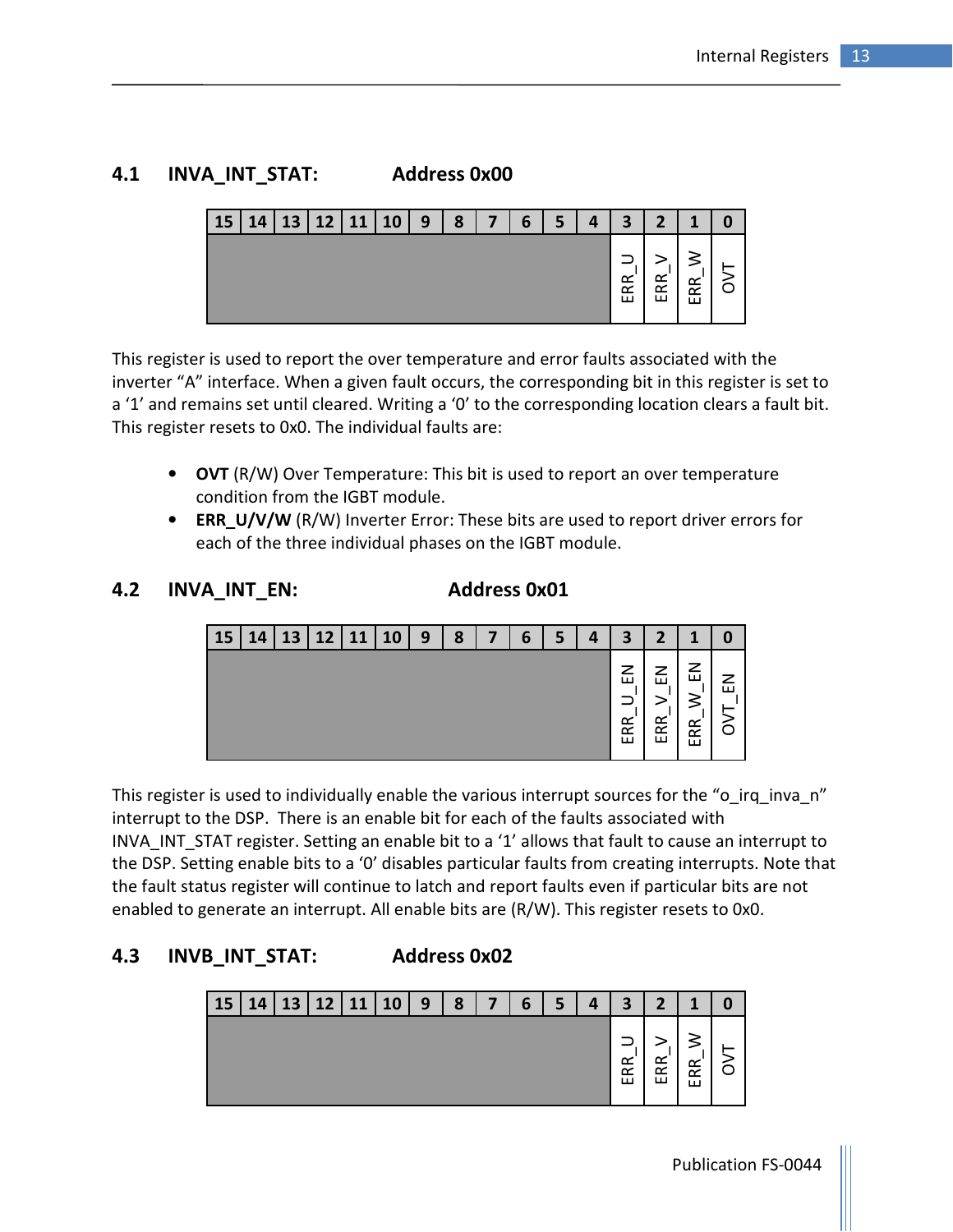This register is used to report the over temperature and error faults associated with the inverter "B" interface. When a given fault occurs, the corresponding bit in this register is set to a '1' and remains set until cleared. Writing a '0' to the corresponding location clears a fault bit. This register resets to 0x0. The individual faults are:

- OVT (R/W) Over Temperature: This bit is used to report an over temperature condition from the IGBT module.
- ERR\_U/V/W (R/W) Inverter Error: These bits are used to report driver errors for each of the three individual phases on the IGBT module.

#### 4.4 INVB INT EN: Address 0x03

| 15 | 14 | 13 | 12 | 11 | <b>10</b> | 9 | 8 | 7 | 6 | 5 | 4 | 3                | $\overline{2}$               | 1                |              |
|----|----|----|----|----|-----------|---|---|---|---|---|---|------------------|------------------------------|------------------|--------------|
|    |    |    |    |    |           |   |   |   |   |   |   | z<br>ш<br>Æ<br>ш | ᅎ<br>111<br>$\sim$<br>$\Box$ | ш<br>≤<br>≃<br>≃ | $\mathbf{I}$ |

This register is used to individually enable the various interrupt sources for the "o\_irq\_invb\_n" interrupt to the DSP. There is an enable bit for each of the faults associated with INVB INT STAT register. Setting an enable bit to a '1' allows that fault to cause an interrupt to the DSP. Setting enable bits to a '0' disables particular faults from creating interrupts. Note that the fault status register will continue to latch and report faults even if particular bits are not enabled to generate an interrupt. All enable bits are (R/W). This register resets to 0x0.

### 4.5 HB\_INT\_STAT: Address 0x04



This register is used to report the over temperature and error faults associated with the inverter "B" interface. When a given fault occurs, the corresponding bit in this register is set to a '1' and remains set until cleared. Writing a '0' to the corresponding location clears a fault bit. This register resets to 0x0. The individual faults are: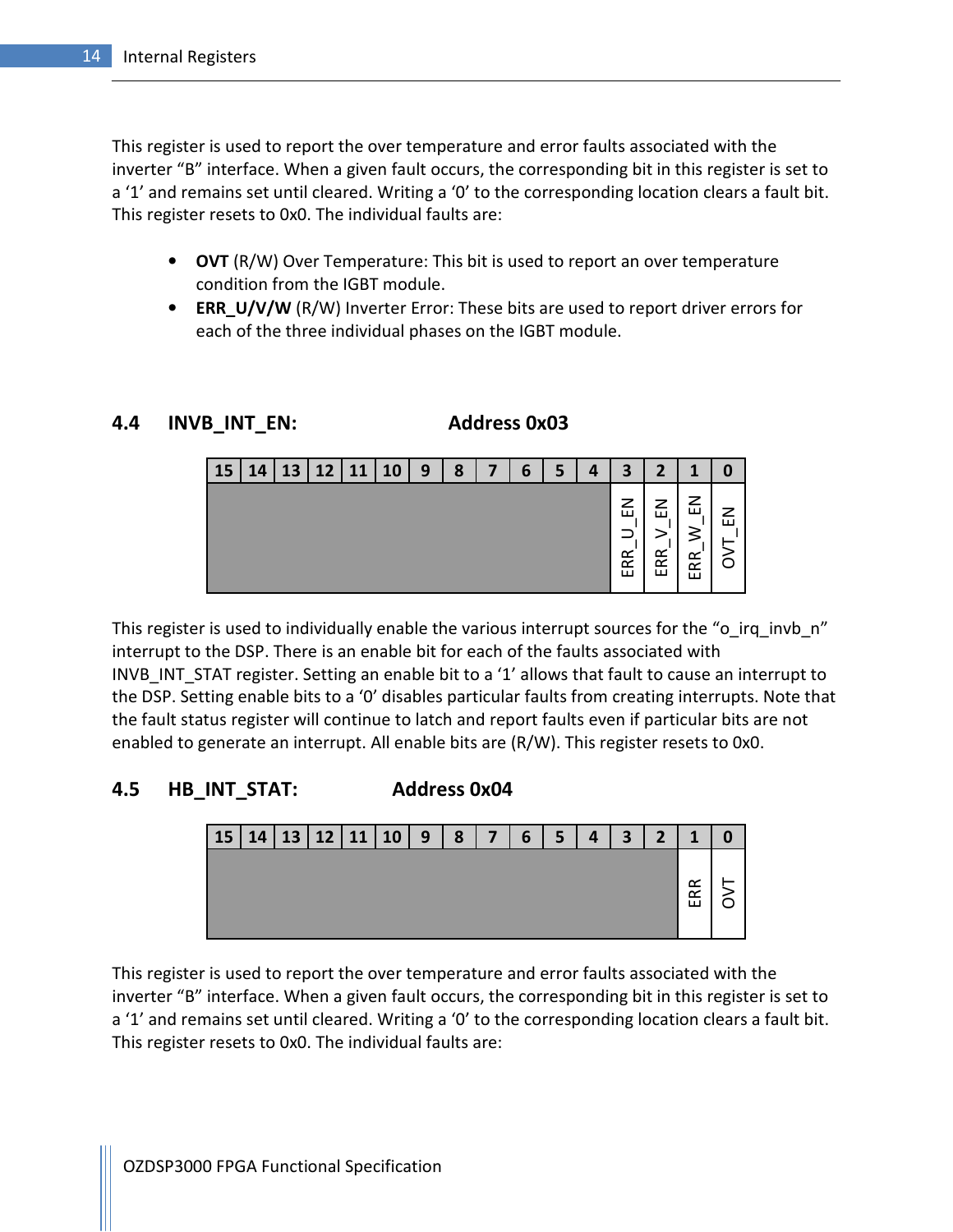- OVT (R/W) Over Temperature: This bit is used to report an over temperature condition from the IGBT module.
- ERR (R/W) Inverter Error: This bit is used to report driver errors on the IGBT module.

```
15 | 14 | 13 | 12 | 11 | 10 | 9 | 8 | 7 | 6 | 5 | 4 | 3 | 2 | 1 | 0
                                                        ERR_EN OVT_EN
```
This register is used to individually enable the various interrupt sources for the "o irq hb n" interrupt to the DSP. There is an enable bit for each of the faults associated with HB\_INT\_STAT register. Setting an enable bit to a '1' allows that fault to cause an interrupt to the DSP. Setting enable bits to a '0' disables particular faults from creating interrupts. Note that the fault status register will continue to latch and report faults even if particular bits are not enabled to generate an interrupt. All enable bits are (R/W). This register resets to 0x0.

### 4.7 SYS\_INT\_STAT: Address 0x06

4.6 HB\_INT\_EN: Address 0x05



This register is used to report non-inverter based faults and interrupt sources. When a given fault or interrupt source occurs, the corresponding bit in this register is set to a '1' and remains set until cleared. Writing a '0' to the corresponding location clears a bit. This register resets to 0x0. The individual faults are:

- RLY FLT (R/W) Relay Driver Fault: This bit is used to report a fault condition from the relay driver IC. See RLY STAT for fault details from the driver IC.
- GPIN INT [3:0] (R/W) General Purpose Input Interrupts: These bits are used to report edge-sensitive interrupts generated from the dedicated general purpose inputs. See the GPIN INT POL register to determine whether a rising or falling edge causes an interrupt.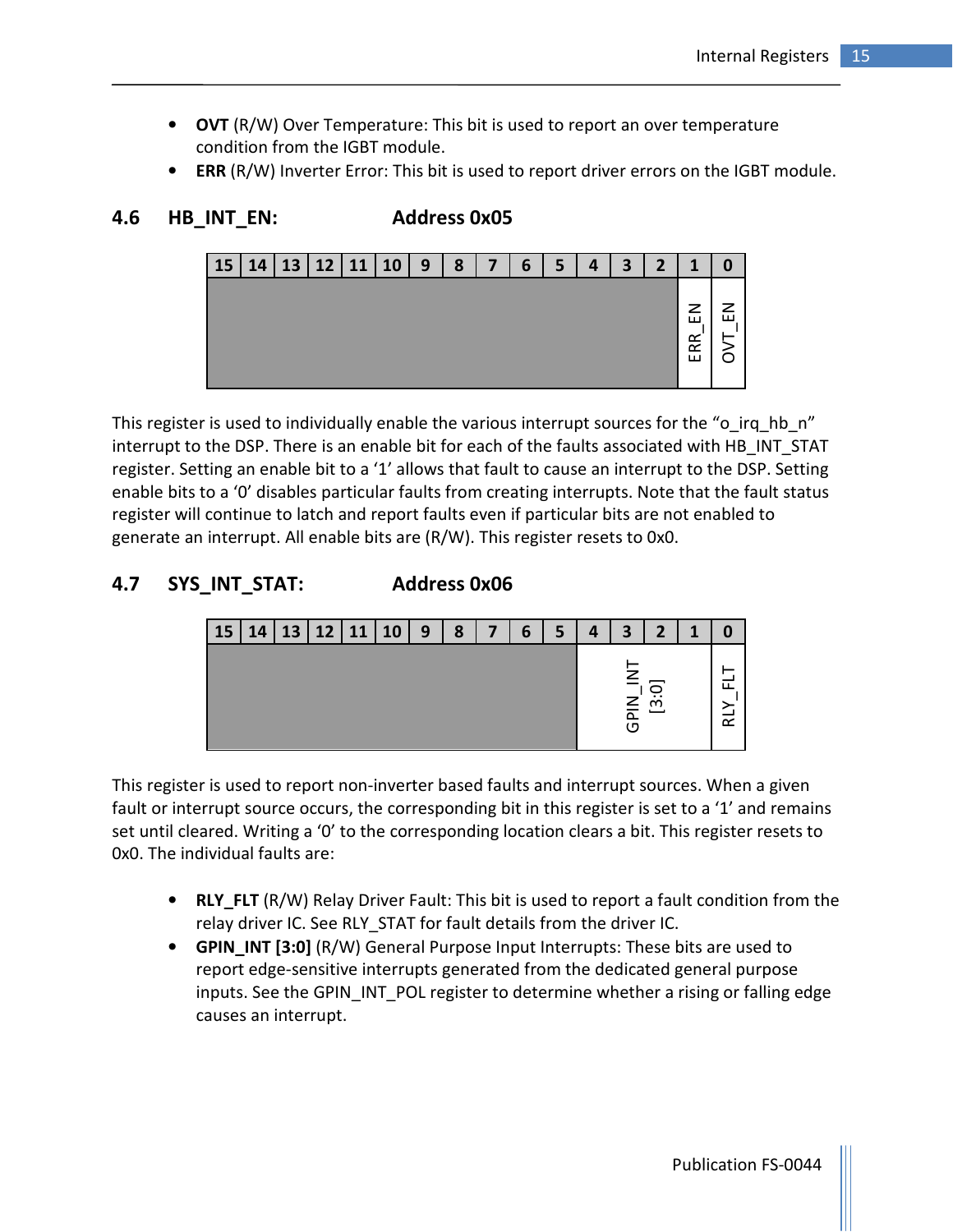#### 4.8 SYS\_INT\_EN: Address 0x07



This register is used to individually enable the various interrupt sources for the "o\_irq\_sys\_n" interrupt to the DSP. There is an enable bit for each of the bits associated with SYS\_INT\_STAT register. Setting an enable bit to a '1' allows that source to cause an interrupt to the DSP. Setting enable bits to a '0' disables particular sources from creating interrupts. Note that the status register will continue to latch and report faults even if particular bits are not enabled to generate an interrupt. All enable bits are (R/W). This register resets to 0x0.

#### 4.9 ISO\_OUT: Address 0x08

| 15   14   13   12   11   10   9   8   7   6   5   4   3   2   1 |  |  |  |  |  |       |  |
|-----------------------------------------------------------------|--|--|--|--|--|-------|--|
|                                                                 |  |  |  |  |  | [3:0] |  |

• DO [3:0] (R/W) Output Data For "o\_iso\_out[3:0]": The "o\_iso\_out[3:0]" dedicated output pins will be driven with the data contained in these bits. These bits reset to 0x0.

#### 4.10 ISO\_IN: Address 0x09

| $15$  14 13 12 11 10 9 8 7 6 5 4 3 2 |  |  |  |  |  |  | $\blacksquare$ 1 |  |
|--------------------------------------|--|--|--|--|--|--|------------------|--|
|                                      |  |  |  |  |  |  |                  |  |
|                                      |  |  |  |  |  |  | 3:0              |  |

• DI [3:0] (R) Input Data From "i\_iso\_in[3:0]": These bits will return the present state of the "i\_iso\_in[3:0]" dedicated input pins.

#### 4.11 ISO\_IN\_POL: Address 0x0A

| 15   14   13   12   11   10   9   8   7   6   5 |  |  |  |  | 4321 |  |                  |  |
|-------------------------------------------------|--|--|--|--|------|--|------------------|--|
|                                                 |  |  |  |  |      |  | INT POL<br>[3:0] |  |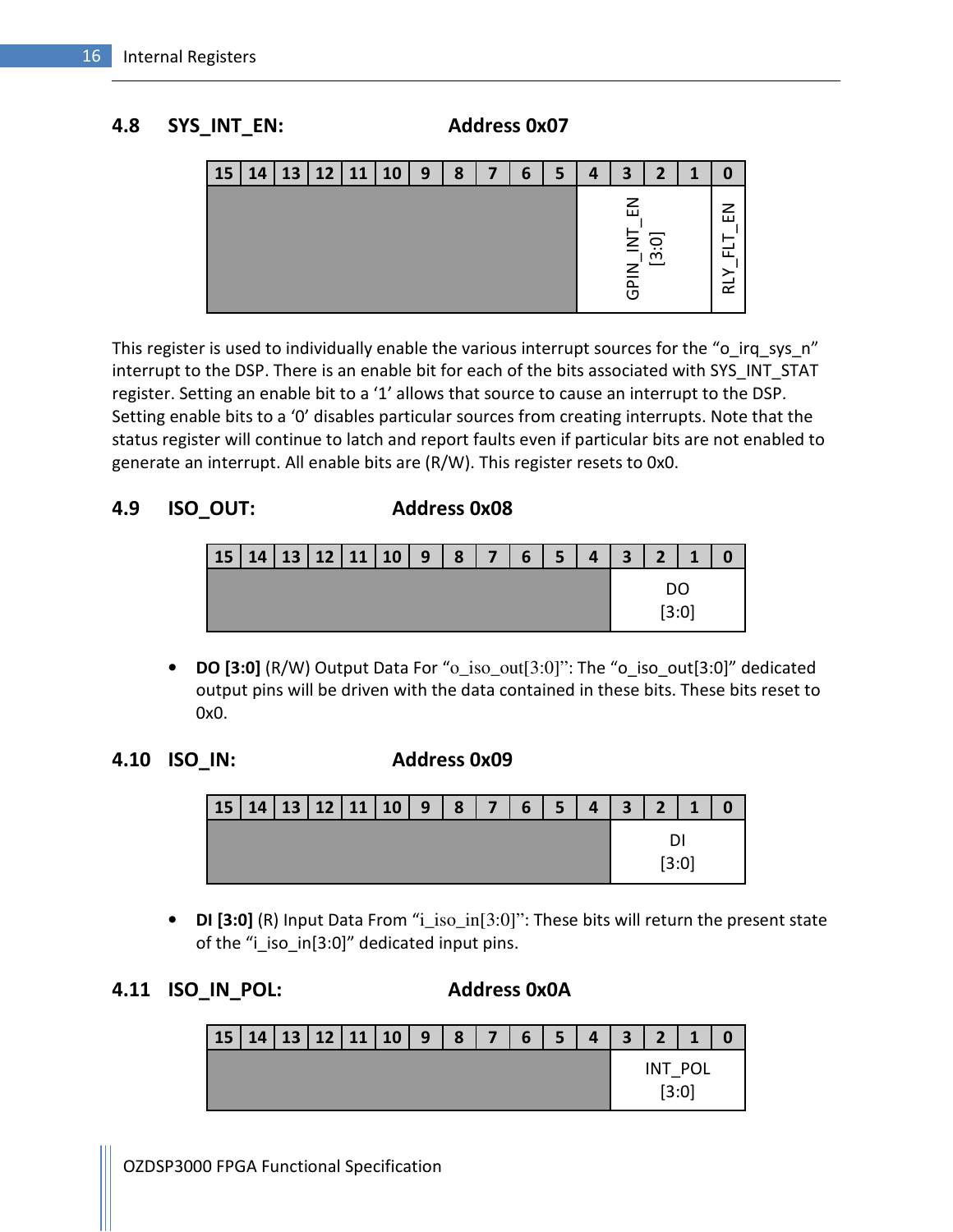• INT POL [3:0] (R/W) Interrupt Polarity for Isolated General Purpose Inputs: These bits determine which edge of the dedicated input pins will be used for generating a system interrupt. If a bit is set to a 0, the corresponding "i\_iso\_in[n]" will generate an interrupt on a low-to-high transition. If a bit is set to a 1, the corresponding input pin will generate an interrupt on a high-to-low transition. Note that the SYS INT EN register is used to determine if an interrupt is actually enabled for each input pin. These bits reset to 0x0.

#### 4.12 SPARES\_DIR: Address 0x0B

| 15   14   13   12   11   10   9 |  |  | 8 | 7 <sup>1</sup> | 6 | 5 <sub>1</sub> | $\overline{\mathbf{4}}$ | 3 <sup>1</sup> | $\overline{2}$   |  |
|---------------------------------|--|--|---|----------------|---|----------------|-------------------------|----------------|------------------|--|
|                                 |  |  |   |                |   |                |                         |                | SPARE DIR<br>5:0 |  |

• SPARE\_DIR [5:0] (R/W) Spare Debug Pin Direction: These bits are used to set the direction for the six spare pins. Bits set to '1' indicate those pins that are outputs from the FPGA. Bits set to '0' indicate those pins that are inputs to the FPGA. The SPARES IN and SPARES OUT registers are used for reading the input state and setting the output states for the various pins. This field resets to 0x0.

#### 4.13 SPARES IN: Address 0x0C

| <b>15</b> | 14 | 13 |  | $12$   11   10 | 9 | 8 | 6 | -<br>э | $\overline{A}$ | 3 | $\bullet$        |  |
|-----------|----|----|--|----------------|---|---|---|--------|----------------|---|------------------|--|
|           |    |    |  |                |   |   |   |        |                |   | SPARE DIN<br>5:0 |  |

• SPARE\_DIN [5:0] (R) Spare Debug Pin State: These read-only bits report the present state of the six spare pins (regardless of whether the pins are configured as inputs or outputs).

#### 4.14 SPARES\_OUT: Address 0x0D

| <b>15</b> |  | $14$   13   12   11   10 | 9 | 8 | $\overline{7}$ | $6 \frac{1}{2}$ | 5 <sup>5</sup> | $\Delta$ | 3 <sup>1</sup> | $\overline{2}$                 | $\overline{1}$ |  |
|-----------|--|--------------------------|---|---|----------------|-----------------|----------------|----------|----------------|--------------------------------|----------------|--|
|           |  |                          |   |   |                |                 |                |          |                | SPARE DOUT<br>5:0 <sub>1</sub> |                |  |

• SPARE DOUT [5:0] (R/W) Spare Debug Pin Output Data: These bits contain the data to be driven out on the spare pins when they are configured as outputs (see SPARES\_DIR register). This field resets to 0x0.

Publication FS-0044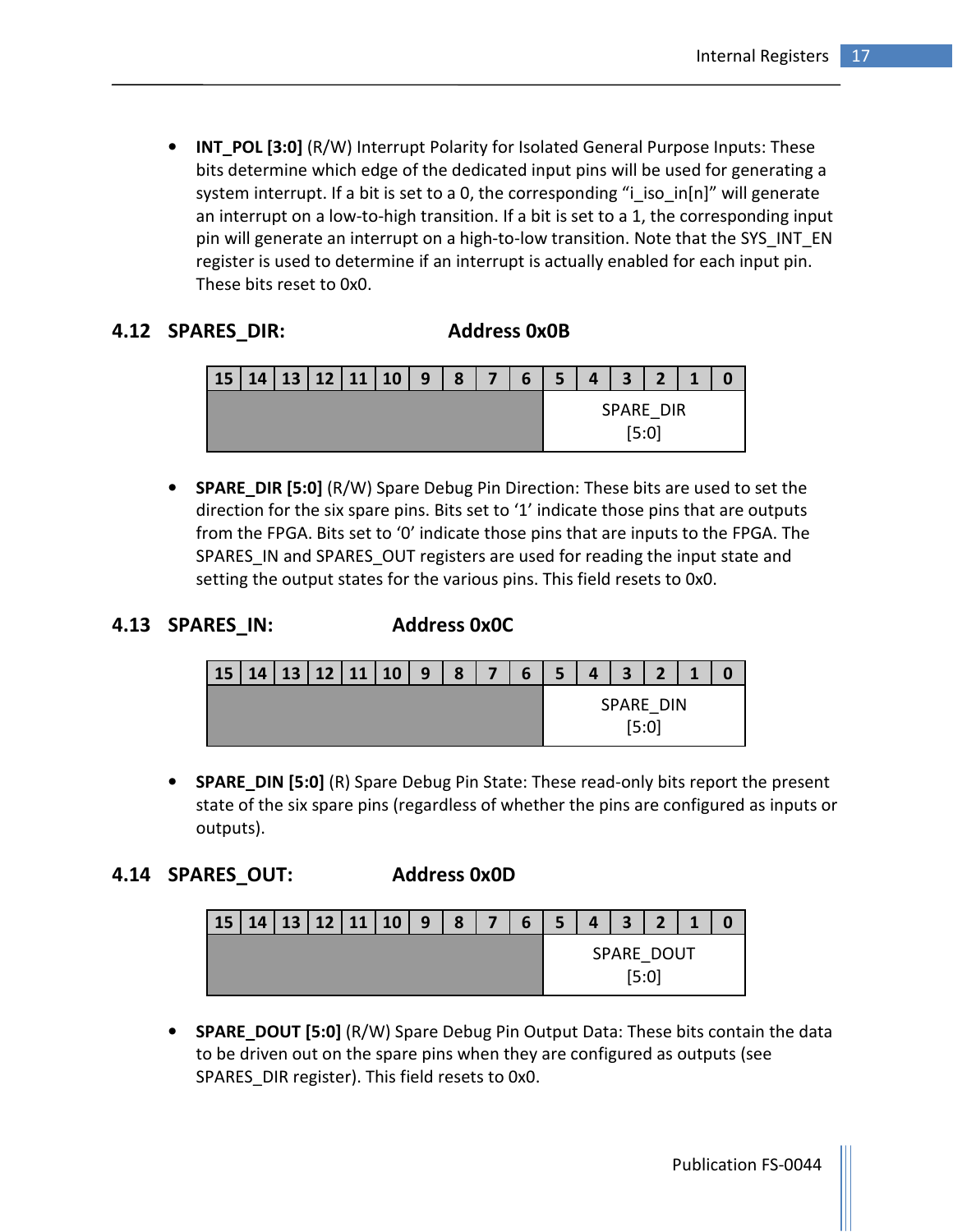#### 4.15 HVADC\_CTRL: Address 0x0E



- INT EN (R/W) Interrupt Enable: When this bit is set to '1', ADC interrupts are enabled and the "o hvadc irq n" output will be toggled low and high again at the end of a conversion. When '0', ADC interrupts are disabled. This bit resets to 1.
- BUSY (R) Conversion Busy: This bit is set to '1' any time an ADC conversion is in progress (i.e. the time between receiving a trigger and when the 6 result registers are updated). This bit is '0' when the ADC interface is not in use.

4.16 HVADC\_HI\_A: Address 0x0F

|  | 15   14   13   12   11   10   9   8   7   6   5   4   3 |              |  | 2 <sup>1</sup> | $\blacksquare$ |  |
|--|---------------------------------------------------------|--------------|--|----------------|----------------|--|
|  |                                                         | нι<br>[11:0] |  |                |                |  |

• HI A [11:0] (R) Line Voltage (A to Neutral): This field is updated at the end of an ADC conversion with the line-to-neutral voltage for phase A on the high-voltage input (the circuit with the on-board high-voltage resistor divider).

#### 4.17 HVADC\_HI\_B: Address 0x10

| $15$  14 13 12 11 10 9 8 7 6 5 4 3 2 1 |  |  |  |        |  |  |  |
|----------------------------------------|--|--|--|--------|--|--|--|
|                                        |  |  |  |        |  |  |  |
|                                        |  |  |  | [11:0] |  |  |  |

• HI\_B [11:0] (R) Line Voltage (B to Neutral): This field is updated at the end of an ADC conversion with the line-to-neutral voltage for phase B on the high-voltage input (the circuit with the on-board high-voltage resistor divider).

## 4.18 HVADC\_HI\_C: Address 0x11

|  |  | 15 14 13 12 11 10 9 8 7 6 5 4 3 2 1 |  |        |  |  |  |
|--|--|-------------------------------------|--|--------|--|--|--|
|  |  |                                     |  | HI C   |  |  |  |
|  |  |                                     |  | [11:0] |  |  |  |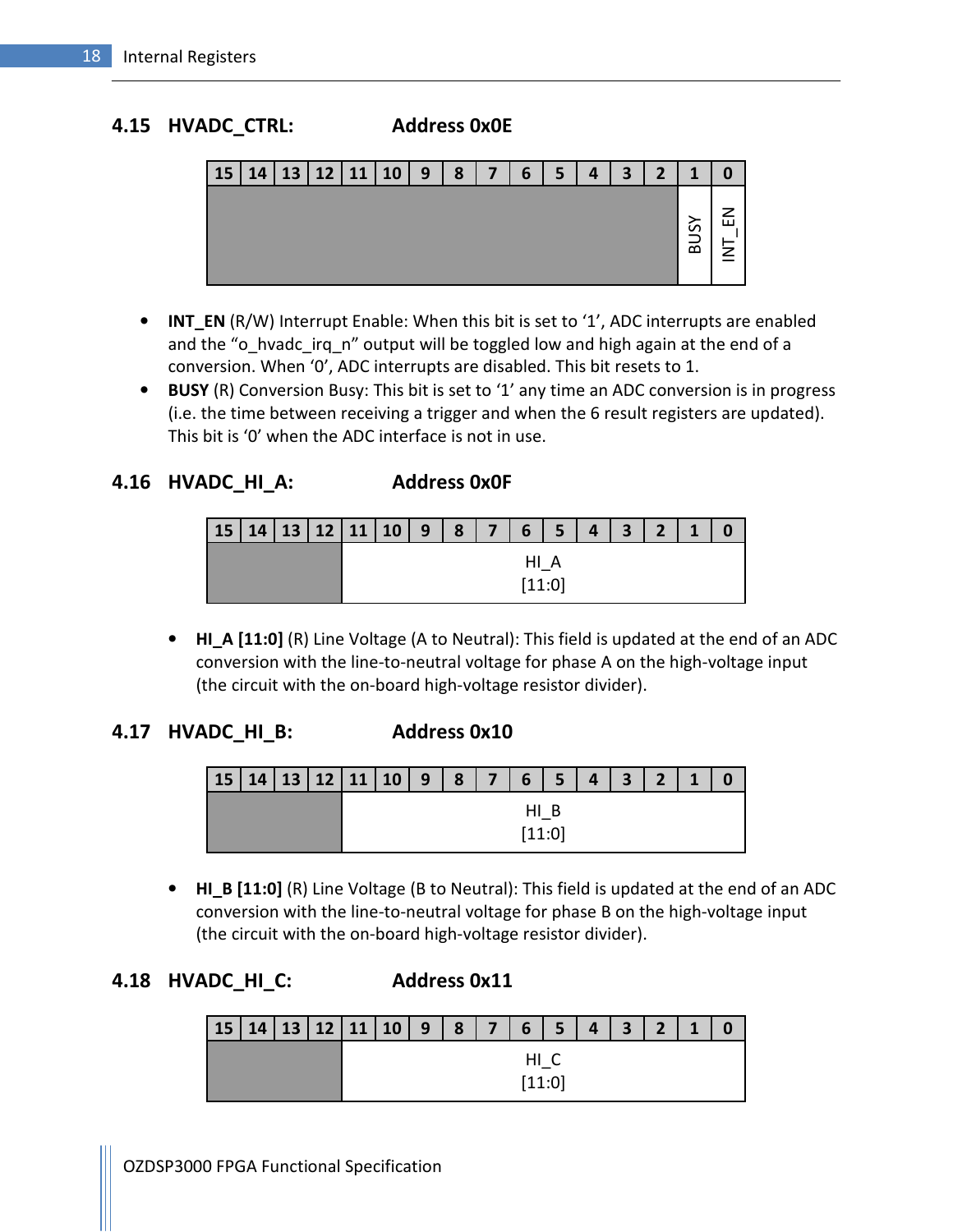• HI\_C [11:0] (R) Line Voltage (C to Neutral): This field is updated at the end of an ADC conversion with the line-to-neutral voltage for phase C on the high-voltage input (the circuit with the on-board high-voltage resistor divider).

4.19 HVADC LO A: Address 0x12

| <b>15</b> | 14   13   12   11   10   9 |  |  |  | 87 | $6 \mid 5$     |   | 4 <sup>1</sup> | $\overline{\mathbf{3}}$ | $\overline{2}$ |  |
|-----------|----------------------------|--|--|--|----|----------------|---|----------------|-------------------------|----------------|--|
|           |                            |  |  |  |    | LO  <br>[11:0] | A |                |                         |                |  |

• LO\_A [11:0] (R) Line Voltage (A to Neutral): This field is updated at the end of an ADC conversion with the line-to-neutral voltage for phase A on the low-voltage input (the circuit with the off-board high-voltage resistor divider/buffer).

#### 4.20 HVADC\_LO\_B: Address 0x13

| 15   14   13   12   11   10 |  |  | $\overline{9}$ | $\vert 8 \vert$ | 7 <sup>1</sup> | 6 <sup>7</sup> | 5 | $\vert 4 \vert$ | $\overline{\mathbf{3}}$ | $\overline{2}$ | $\blacksquare$ |  |
|-----------------------------|--|--|----------------|-----------------|----------------|----------------|---|-----------------|-------------------------|----------------|----------------|--|
|                             |  |  |                |                 |                | LO B           |   |                 |                         |                |                |  |
|                             |  |  |                |                 |                | [11:0]         |   |                 |                         |                |                |  |

• LO\_B [11:0] (R) Line Voltage (B to Neutral): This field is updated at the end of an ADC conversion with the line-to-neutral voltage for phase B on the low-voltage input (the circuit with the off-board high-voltage resistor divider/buffer).

#### 4.21 HVADC\_LO\_C: Address 0x14

| 15 14 13 12 11 10 9 8 7 65 4321 |  |  |  |        |  |  |  |
|---------------------------------|--|--|--|--------|--|--|--|
|                                 |  |  |  | LO C   |  |  |  |
|                                 |  |  |  | [11:0] |  |  |  |

• LO C [11:0] (R) Line Voltage (C to Neutral): This field is updated at the end of an ADC conversion with the line-to-neutral voltage for phase C on the low-voltage input (the circuit with the off-board high-voltage resistor divider/buffer).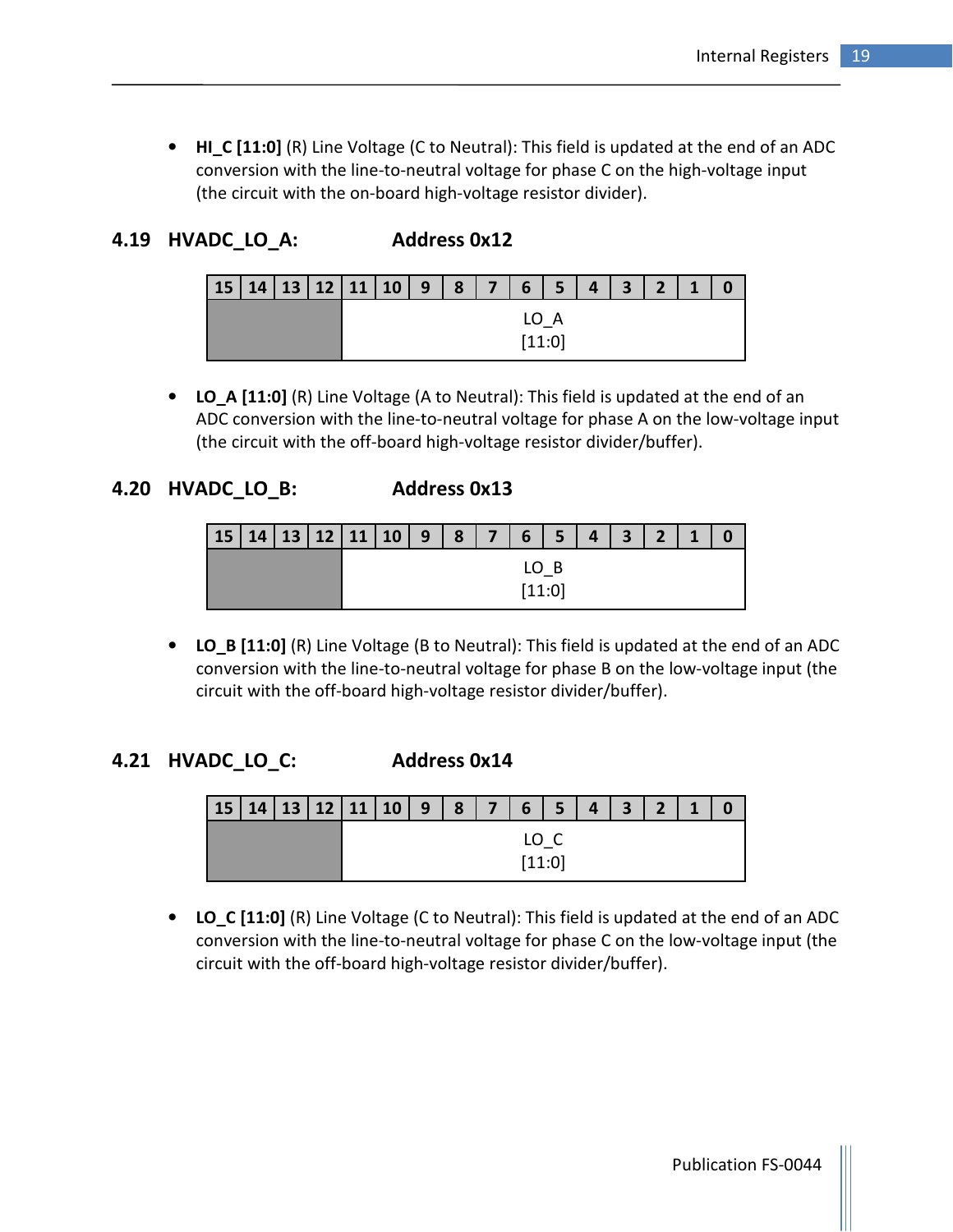#### 4.22 RTC\_CTRL: Address 0x15



| <b>15</b> | 14 | 13 | 12 | 11 | 10 | 9 | 8 | 7      | 6               | 4 | 3      | $\overline{2}$ | 1 |   |
|-----------|----|----|----|----|----|---|---|--------|-----------------|---|--------|----------------|---|---|
|           |    |    |    |    |    |   |   | ଌ<br>ಹ | ڲ<br>AM/CI<br>œ |   | A[4:0] |                |   | ∼ |

The lower 7 bits of this register correspond to the same bits in the Real Time Clock IC (DS1302) command byte. Writes to this register automatically kick off a read or write operation to the RTC device depending on the setting of the RD/WRn bit. For writes, the data stored in the RTC\_WDATA register is written to the RTC device. For reads, the return value from the RTC device is stored in the RTC\_RDATA register at the end of the read operation. Software must monitor the BUSY bit to determine if a new operation is allowed. The RTC\_CTRL register must not be updated while the BUSY bit is set; otherwise unpredictable behavior may result. Similarly, for write operations in progress, the RTC\_WDATA register must not be updated while BUSY is set. For read operations, the RTC RDATA register data is invalid while the BUSY bit is set.

- RD/WRn (R/W) Read/Write Command Bit. This bit resets to 0.
- A [4:0] (R/W) Device Address. This field resets to 0x00.
- RAM/CKn (R/W) RAM/Clock Memory Space Select This bit resets to 0.
- BUSY (R) RTC Read or Write in Progress. This read-only bit is set to a 1 any time a read or write operation is in progress. This bit will return a 0 if the interface to the RTC device is not in use.

#### 4.23 RTC\_WDATA: Address 0x16

| 15   14   13   12   11   10   9 |  |  |  | $8 \mid 7 \mid$ | <b>6</b> l | 5 <sup>1</sup> |       | $4 \mid 3 \mid$ | $\overline{2}$ |  |
|---------------------------------|--|--|--|-----------------|------------|----------------|-------|-----------------|----------------|--|
|                                 |  |  |  |                 |            |                | WDATA |                 |                |  |
|                                 |  |  |  |                 |            |                |       |                 |                |  |

• WDATA [7:0] (R/W) RTC Write Data. The data stored in this register is written to the RTC device when a write is initiated (see RTC\_CTRL for details). This field resets to 0x00.

### 4.24 RTC\_RDATA: Address 0x17

| 15   14   13   12   11   10   9   8   7   6   5   4   3   2 |  |  |  |  |       |  | $\mathbf{1}$ |  |
|-------------------------------------------------------------|--|--|--|--|-------|--|--------------|--|
|                                                             |  |  |  |  | RDATA |  |              |  |
|                                                             |  |  |  |  | [7:0] |  |              |  |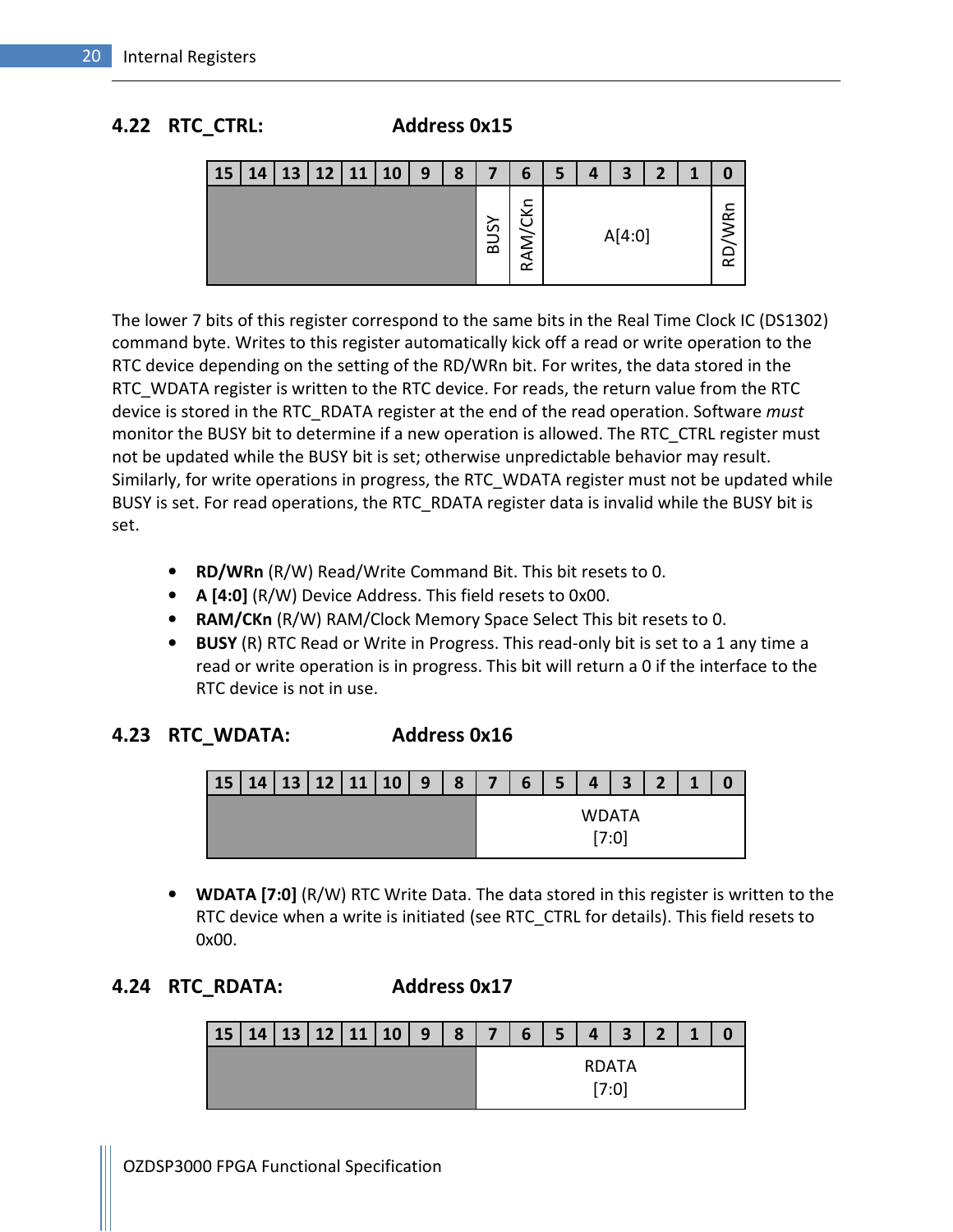• RDATA [7:0] (R) RTC Read Data. This register stores read data gathered from the RTC device at the completion of a read operation (see RTC\_CTRL for details).

| 4.25 RLY CFG: |  |
|---------------|--|
|               |  |

#### Address 0x18

| <b>15</b> | 14 |  | 13   12   11   10 | $\mathbf{9}$ | 8 | $\overline{7}$    | 6 | 5             | 4 | $\overline{\mathbf{3}}$ | $\overline{2}$ | 1 |  |
|-----------|----|--|-------------------|--------------|---|-------------------|---|---------------|---|-------------------------|----------------|---|--|
|           |    |  |                   |              |   | ∩<br>ш<br>п.<br>5 |   | $DG$<br>[3:1] |   |                         | [4:1]          |   |  |

The 8 bits in this register correspond to the same bits in the relay drive IC (TPIC44H01) command byte. Writes to this register automatically kick off a serial update of the drive IC – the bits in this register are shifted out to the device while at the same time the fault status from the device is shifted into the RLY\_STAT register. Software *must* monitor the BUSY bit in the RLY STAT register to determine if a new operation is allowed. This register must not be updated while the BUSY bit is set in RLY\_STAT; otherwise unpredictable behavior may result.

- IN [4:1] (R/W) Relay Output Control. Setting a bit to a 0 turns off the corresponding relay drive output. Setting a bit to a 1 will turn on the selected output. This field resets to 0x00.
- DG [3:1] (R/W) Deglitch Timer Control. See the TPIC44H01 datasheet for details. This field resets to 0x00.
- SLEEP (R/W) Sleep Mode. Setting this bit to a 1 enables sleep mode in the TPIC44H01, setting this bit to 0 will maintain normal operation. This bit resets to 0.

#### 4.26 RLY STAT: Address 0x19

| $15 \mid 14 \mid 13 \mid 12 \mid 11 \mid 10 \mid 9 \mid 8 \mid 7 \mid 6 \mid 5 \mid 4 \mid 3 \mid 2 \mid 1 \mid 0$ |  |  |  |       |                                                                                                                                                                                                  |  |                 |               |  |
|--------------------------------------------------------------------------------------------------------------------|--|--|--|-------|--------------------------------------------------------------------------------------------------------------------------------------------------------------------------------------------------|--|-----------------|---------------|--|
|                                                                                                                    |  |  |  | [1:0] | $\sqrt{\frac{5}{22}}\begin{bmatrix} 54 \\ 1:01 \end{bmatrix}$ $\begin{bmatrix} 53 \\ 1:01 \end{bmatrix}$ $\begin{bmatrix} 52 \\ 1:01 \end{bmatrix}$ $\begin{bmatrix} 1:01 \\ 1:01 \end{bmatrix}$ |  | $[1:0]$ $[1:0]$ | F1<br>$[1:0]$ |  |

- Fn [1:0] (R) Relay Drive Faults. There are four sets of 2-bit fault feedback (one for each output channel) encoded as follows (see TPIC44H01 datasheet for principle of operation):
	- o 00 : Over Voltage
	- $\circ$  01 : Open load
	- o 10 : Over Current
	- o 11 : Short to Ground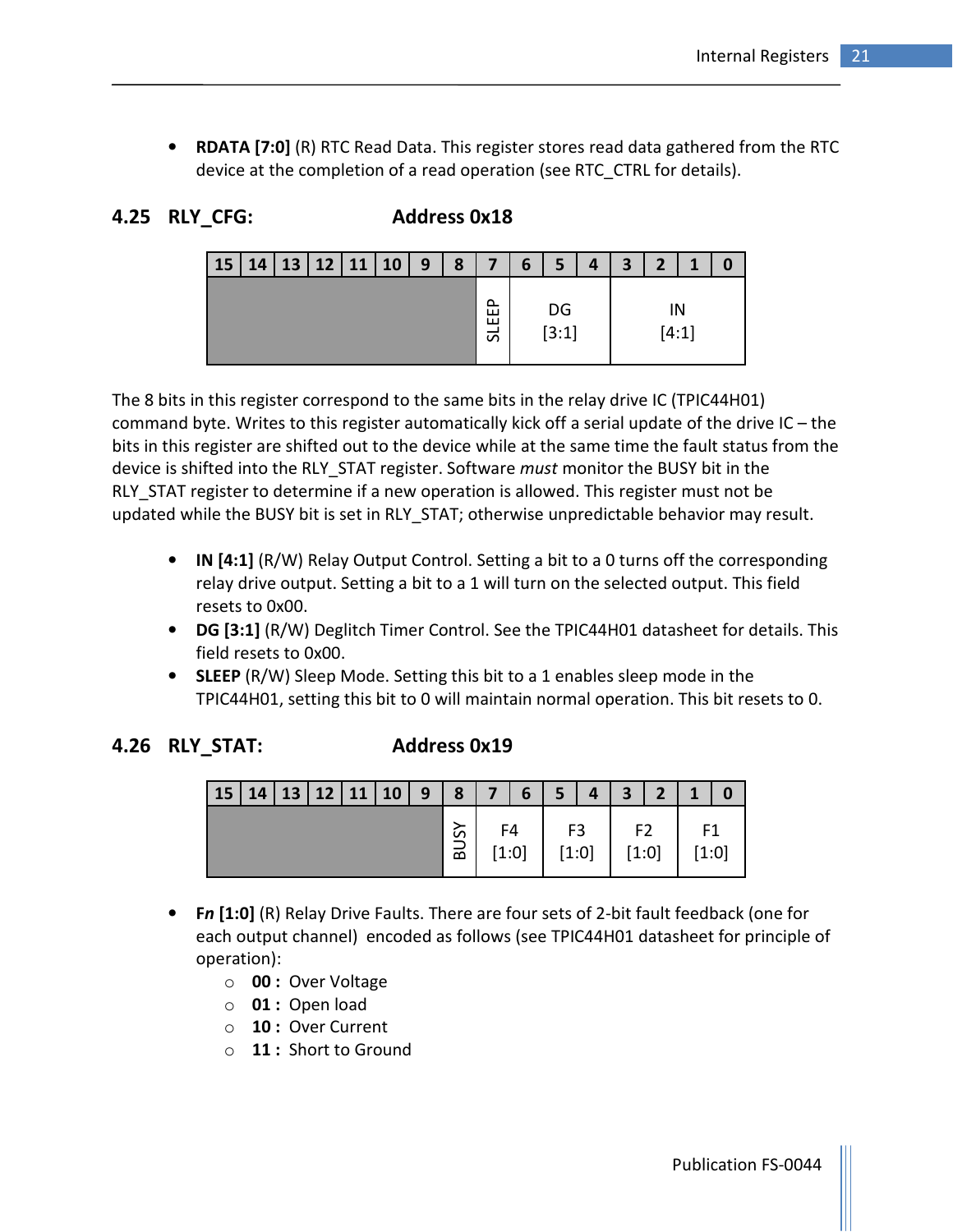• BUSY (R) Relay Update in Progress. This read-only bit is set to a 1 any time a serial operation is in progress. The  $Fn$  [1:0] fields are not valid while the BUSY bit is set. This bit will return a 0 if the interface to the relay device is not in use.

It is important to note that the RLY STAT register is only updated when a write to the RLY CFG register is performed; this register contains the data sent back from the relay driver following a write. The RLY\_FLT bit of SYS\_INT\_STAT will indicate when a relay fault has occurred. A write to the RLY CFG register should then be performed in order to update this register, which will clear the faults from the relay driver. Please see the TPIC44H01 datasheet for more information on this behavior.

#### 4.27 WDOG\_CTRL: Address 0x1A



- KEY [7:0] (R/W) Software-controlled Watchdog Enable Key. This field is used to enable or disable the external watchdog timer. Writing a value of 0xAA to this field will disable the external watchdog timer. Writing a value of 0x55 to this field will clear the S/W controlled disable bit. This field resets to 0xAA.
- SW DIS (R) Software Watchdog Disable Status. This read-only bit indicates the present state of the software-controlled disable bit. A value of 0 indicates that software is not disabling the watchdog timer. A value of 1 indicates that the software disable function is active and the watchdog timer is disabled.
- HW DIS (R) Hardware Watchdog Disable Status. This read-only bit indicates the present state of the hardware-controlled disable bit. A value of 0 indicates that hardware is not disabling the watchdog timer (i.e. jumper is not installed on the board). A value of 1 indicates that the hardware disable function is active and the watchdog timer is disabled (i.e. jumper is installed).

#### 4.28 BRD\_REV: Address 0x1B

| 15 |  |  | 14   13   12   11   10 | 9 | 8 | $\overline{7}$ | 6 | 5 | $\overline{\mathbf{3}}$ | $\overline{2}$ | $\overline{\mathbf{A}}$ |  |
|----|--|--|------------------------|---|---|----------------|---|---|-------------------------|----------------|-------------------------|--|
|    |  |  |                        |   |   |                |   |   |                         | 3:0            | HW REV                  |  |

• HW\_REV [3:0] (R) This read-only register is used to report the current control board design revision level as specified by the pull-up/pull-down resistors populated on the PCB.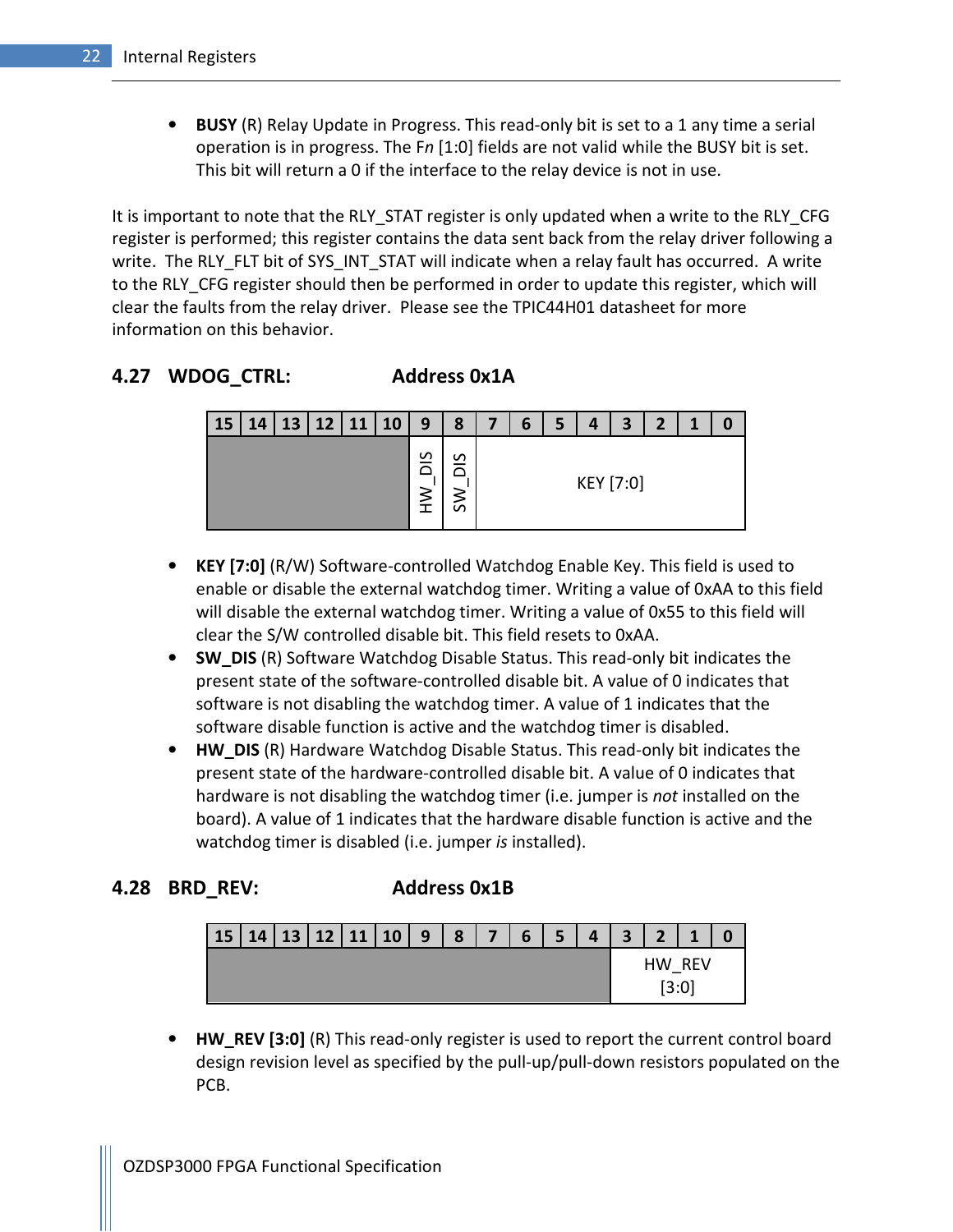#### 4.29 FPGA\_REV: Address 0x1C

| 15 14 13 12 11 10 9 8 7 |         |       |  |  | 6 5 |         | $4 \mid 3 \mid 2 \mid$ | $\sqrt{1}$ |  |
|-------------------------|---------|-------|--|--|-----|---------|------------------------|------------|--|
|                         | MAJ REV |       |  |  |     | MIN RFV |                        |            |  |
|                         |         | ו0:7' |  |  |     | 7:0     |                        |            |  |

• MAJ/MIN REV[7:0] (R) This read-only register is used to report the current FPGA design revision level. Revisions are reported as <major>.<minor>; with the major level indicating changes to the overall functionality of the FPGA (or major overhauls) and the minor level reflecting small changes or bug fixes to the existing features. The initial design revision will be 1.0.

#### 4.30 DAC CH0 – DAC CH3: Addresses 0x1D – 0x20

| 15 | 14 13 12 11 10 9 |  |  | 8 I | $\overline{7}$ | 6 <sup>1</sup> | 5 <sub>1</sub> | 4        | $\overline{\mathbf{3}}$ | $\overline{2}$ |  |
|----|------------------|--|--|-----|----------------|----------------|----------------|----------|-------------------------|----------------|--|
|    |                  |  |  |     |                |                |                | DAC DATA | 7:0                     |                |  |

• DAC DATA [7:0] (R/W) DAC Output Data: These registers are used to specify the output voltage for the corresponding channel on the quad DAC (TLV5620). Writing to a particular register will automatically initiate an update to the DAC. Multiple DAC registers may be updated by software back-to-back – the FPGA will update the DAC channels in a round-robin fashion starting from the current channel being written and followed by any higher channel that is pending (looping from channel 3 back to 0). Care should be taken to not overwrite any registers that may be pending a DAC update (use the DAC\_BUSY register to determine if there are any channels pending). These registers reset to 0x00. The DAC outputs power-up to ~0V.

### 4.31 DAC\_BUSY: Address 0x21



• BUSY [3:0] (R) DAC Busy Indicators: These bits are used to report any DAC CHn registers that have been updated by software but not yet updated in the DAC. Any bit that reads a 1 indicates that the corresponding channel is pending a DAC update. Any bit that reads a 0 indicates that the DAC output has been updated to the corresponding value specified in the DAC\_CHn register.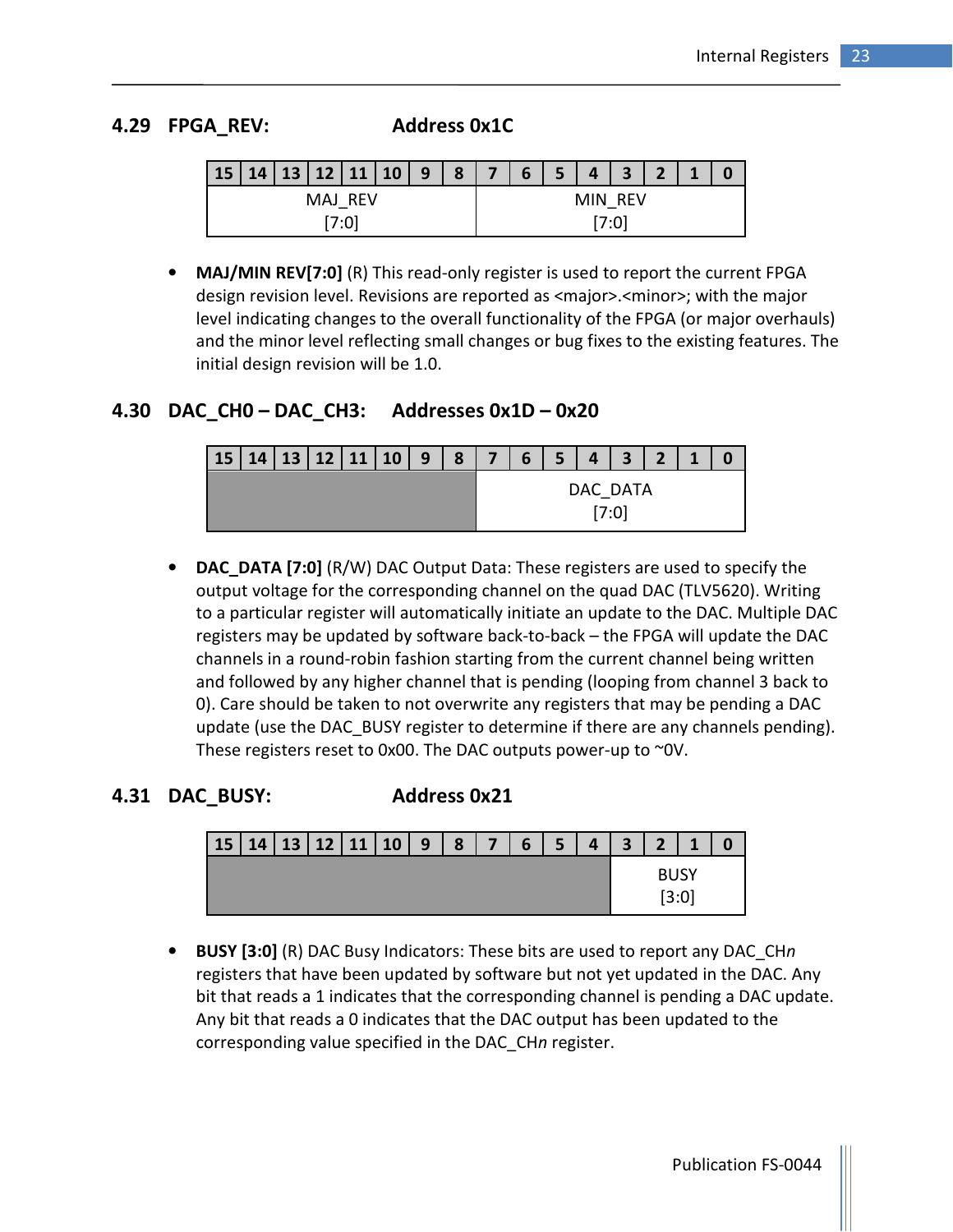#### 4.32 UART\_MODE: Address 0x22



• MODE (R/W) Serial Comm. Mode: There are locations for two different serial transceivers on the control board – one supports RS232 and one supports RS422/485. Only one will be soldered on as the board only provides a single serial port and connector. When the board contains the RS485/RS422 transceiver, this register is used to select which protocol is used as follows:  $1 = RSA22$ ,  $0 = RS485$ . When the board contains the RS232 transceiver, this register has no affect on the serial port operation. This register resets to 0x0.

#### 4.33 AMUX\_CTRL: Address 0x23

| 15   14   13   12   11   10 |  |  | 9 | 8 | $\overline{7}$ | 6 | 5 <sup>1</sup> | $\mathbf{A}$ | 3 <sup>1</sup> | $\mathbf{D}$ |          |  |
|-----------------------------|--|--|---|---|----------------|---|----------------|--------------|----------------|--------------|----------|--|
|                             |  |  |   |   |                |   |                |              |                |              | AMUX SEL |  |
|                             |  |  |   |   |                |   |                |              |                | [3:0]        |          |  |

- AMUX\_SEL [3:0] (R/W) Analog Mux Control: These bits are used to select a channel for the analog mux. This field resets to 0x00. The analog channels are selected as follows:
	- $\circ$  **0x0:** Inverter A temperature
	- $\circ$  Ox1: Inverter B temperature
	- $\circ$  Ox2: Half bridge temperature
	- $\circ$  0x3: Thermistor A auxiliary temperature
	- $\circ$  Ox4: Thermistor B auxiliary temperature
	- $\circ$  0x5: Thermistor C auxiliary temperature
	- $\circ$  Ox6: Voltage monitoring of 24V (Vsense = Vin\*0.09091)
	- $\circ$  Ox7: Voltage monitoring of 15V (Vsense = Vin\*0.16701)
	- $\circ$  0x8: Voltage monitoring of 5V (Vsense = Vin\*0.50000)
	- $\circ$  0x9: Voltage monitoring of 3.3V (Vsense = Vin\*0.75518)
	- $\circ$  OxA: Voltage monitoring of -15V (Vsense = Vin\*0.04649 + 3.14658)
	- o 0xB: Test point
	- o 0xC: No connection
	- o 0xD: No connection
	- $\circ$  OxE: No connection
	- $\circ$  OxF: No connection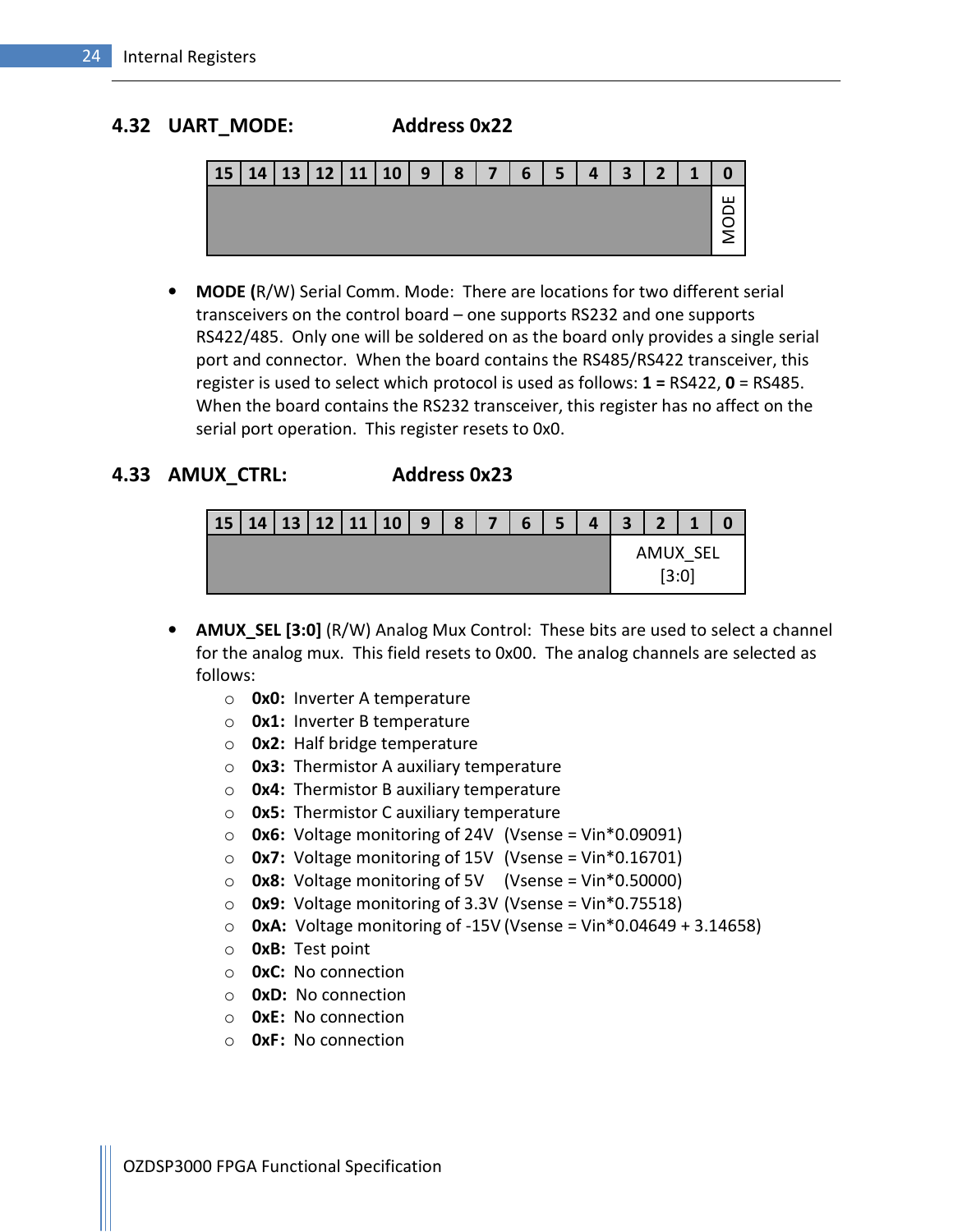#### 4.34 TEST\_INPUTS: Address 0x24

| 15 | $\boldsymbol{4}$ | 13       | 12            |   |                         | 9                | 8           |                 | 6           |             | 4                                    | 3                 |                    |                     |                            |
|----|------------------|----------|---------------|---|-------------------------|------------------|-------------|-----------------|-------------|-------------|--------------------------------------|-------------------|--------------------|---------------------|----------------------------|
|    |                  | ш<br>င္တ | ╱<br>ᇎ<br>RLY | ≌ | Æ<br>ш<br>$\frac{1}{2}$ | δ<br><b>INVB</b> | ERR<br>INVB | RR<br>ш<br>INVB | ERR<br>INVB | <b>INVA</b> | ≶<br>ERR <sub>'</sub><br><b>INVA</b> | ERR<br><b>AVN</b> | ERR<br><b>INVA</b> | <b>BUSY</b><br>HVAD | <b>BUSY</b><br><b>ANYB</b> |

This read-only (R) register is provided solely for board diagnostic purposes. It provides direct connections to the input pins listed in the bit map table above.

#### 4.35 TEST\_REG: Address 0x25

| <b>15</b> | 14 |  | 13   12   11   10 | 9 | 8 | $\overline{ }$ | 6 | 5 <sup>5</sup> | $\Delta$ | $\overline{\mathbf{3}}$ | $\overline{\mathbf{z}}$ |  |
|-----------|----|--|-------------------|---|---|----------------|---|----------------|----------|-------------------------|-------------------------|--|
|           |    |  |                   |   |   | TEST DATA      |   |                |          |                         |                         |  |
|           |    |  |                   |   |   | $[15:0]$       |   |                |          |                         |                         |  |

• TEST\_DATA [15:0] (R/W) Test Data: This generic 16-bit test register is provided for diagnostic purposes only. It does not connect to any other functional interface within the FPGA. This field resets to 0x00.

#### 4.36 FORCE\_LEDS: Address 0x26



This RW register is provided for board diagnostic purposes as well as a means for the software application to force a particular LED to be lit. Writing a '1' to any of these bits will force the corresponding LED to be lit. Setting a bit to '0' will remove the software-forced condition, and the LED will otherwise be driven by the corresponding INT\_STAT and INT\_EN registers. This register resets to 0x00.

- INVA LED (R/W) Inverter A LED
- INVB\_LED (R/W) Inverter B LED
- HB\_LED (R/W) Half-bridge LED
- SYS\_LED (R/W) System Fault LED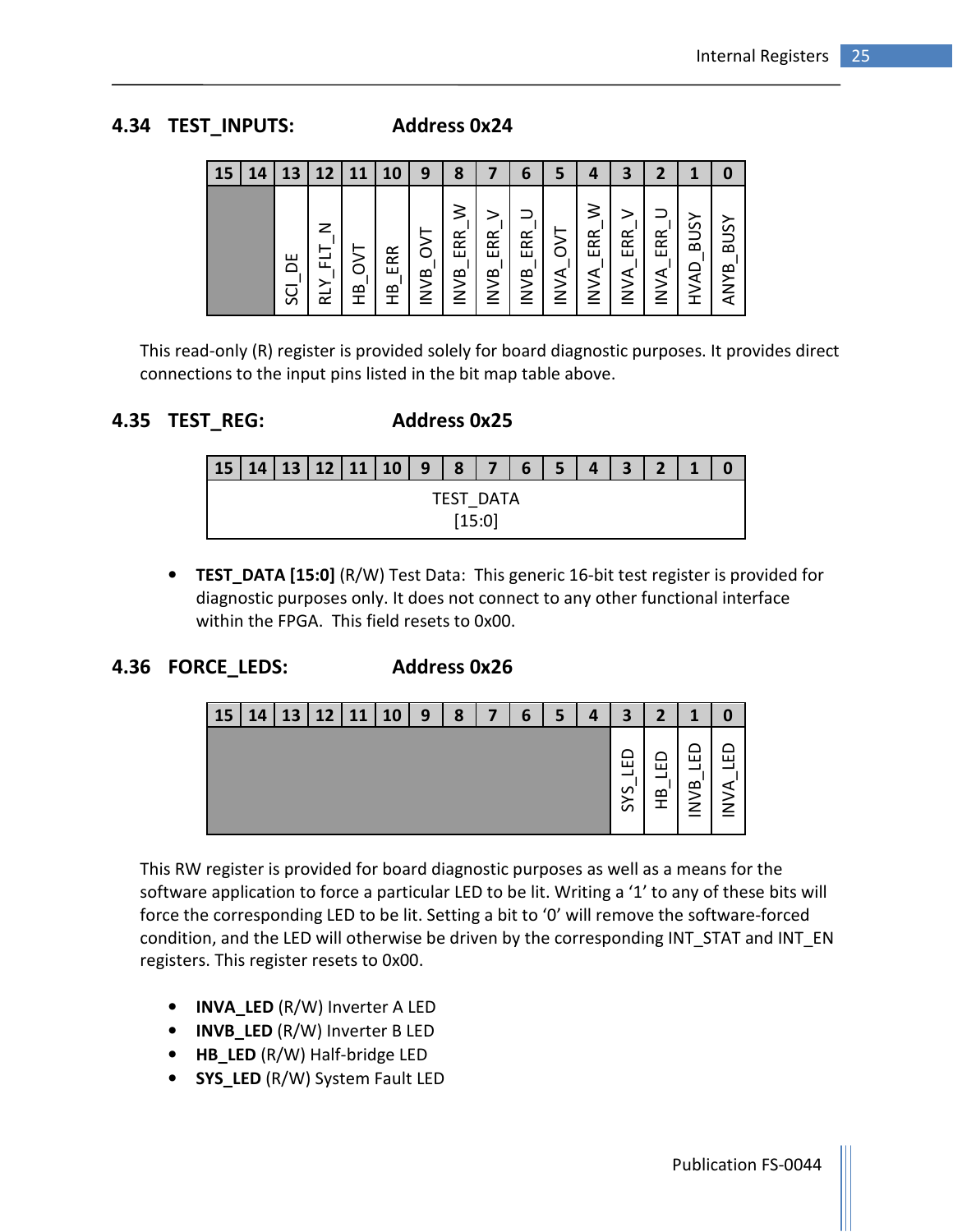#### 4.37 FORCE\_INTS: Address 0x27

| 15 | Δ | 13 | 12 | <u>11</u> | <b>10</b> | 9 | 8 | 6 | э                           | Д                | З         |             |             |        |
|----|---|----|----|-----------|-----------|---|---|---|-----------------------------|------------------|-----------|-------------|-------------|--------|
|    |   |    |    |           |           |   |   |   | 7<br>ш<br>œ<br>$\mathbf{H}$ | ℯ<br>ш<br>ᠭ<br>೫ | ِصِ<br>ÖΩ | z<br>≃<br>т | z<br>≃<br>⋛ | ↗<br>7 |

This RW register is provided for board diagnostic purposes only. Writing a '1' the FORCE\_EN bit will force the values in bits [4:0] to be applied to the corresponding FPGA output pins. Writing a '0' to the FORCE\_EN bit disables the forcing function and the pins listed above will not be affected by this register. This register resets to 0x00.

#### 4.38 TEST\_ADDR: Address 0x28

| 15   14   13   12   11   10   9   8   7   6   5 |  |  |  |  | $4 \mid$ | $\overline{\mathbf{3}}$ |                |  |
|-------------------------------------------------|--|--|--|--|----------|-------------------------|----------------|--|
|                                                 |  |  |  |  |          |                         | DSP ADDR [7:0] |  |

This read-only (R) register is provided for board diagnostic purposes only. Any time the DSP performs a write to the FPGA (i.e. the FPGA chip select and the DSP write signals are asserted), the value of the address pins are written to this register. This allows for testing of unused address inputs.

#### 4.39 ERR\_PIN\_POL: Address 0x29

| 14 | 13 | 12 | 11 | 10 | 9                 | 8              |                       | 6                             | 5                            | 4                       | 3                     |                              |                             |                                   |
|----|----|----|----|----|-------------------|----------------|-----------------------|-------------------------------|------------------------------|-------------------------|-----------------------|------------------------------|-----------------------------|-----------------------------------|
|    |    |    |    |    | ō<br>ᡛ<br>δ<br>ΞÊ | ğ<br>ERR.<br>Ξ | ă<br>δ<br><b>INVB</b> | ă<br>≶<br>ERR.<br><b>INVB</b> | ဥ<br>⋗<br>ERR<br><b>INVB</b> | ă<br>ERR<br><b>INVB</b> | ğ<br>δ<br><b>AVNI</b> | ā<br>≶<br>ERR<br><b>AVNI</b> | ᇗ<br>><br>ERR<br><b>NVA</b> | $\propto$<br>∝<br>ш<br><b>NVA</b> |

• \* POL (R/W) Input Error Pin Polarity: These bits are used to determine the logic level on the error input pins that equates to an error condition. Each bit in this register corresponds to the phase and temperature error pins reported by the Semikron module interface. Setting a bit to a '1' indicates that the error input is active low (low = error, high = OK). Setting a bit to a '0' indicates that the error input is active high (low = OK, high = error). This register resets to 0x0000.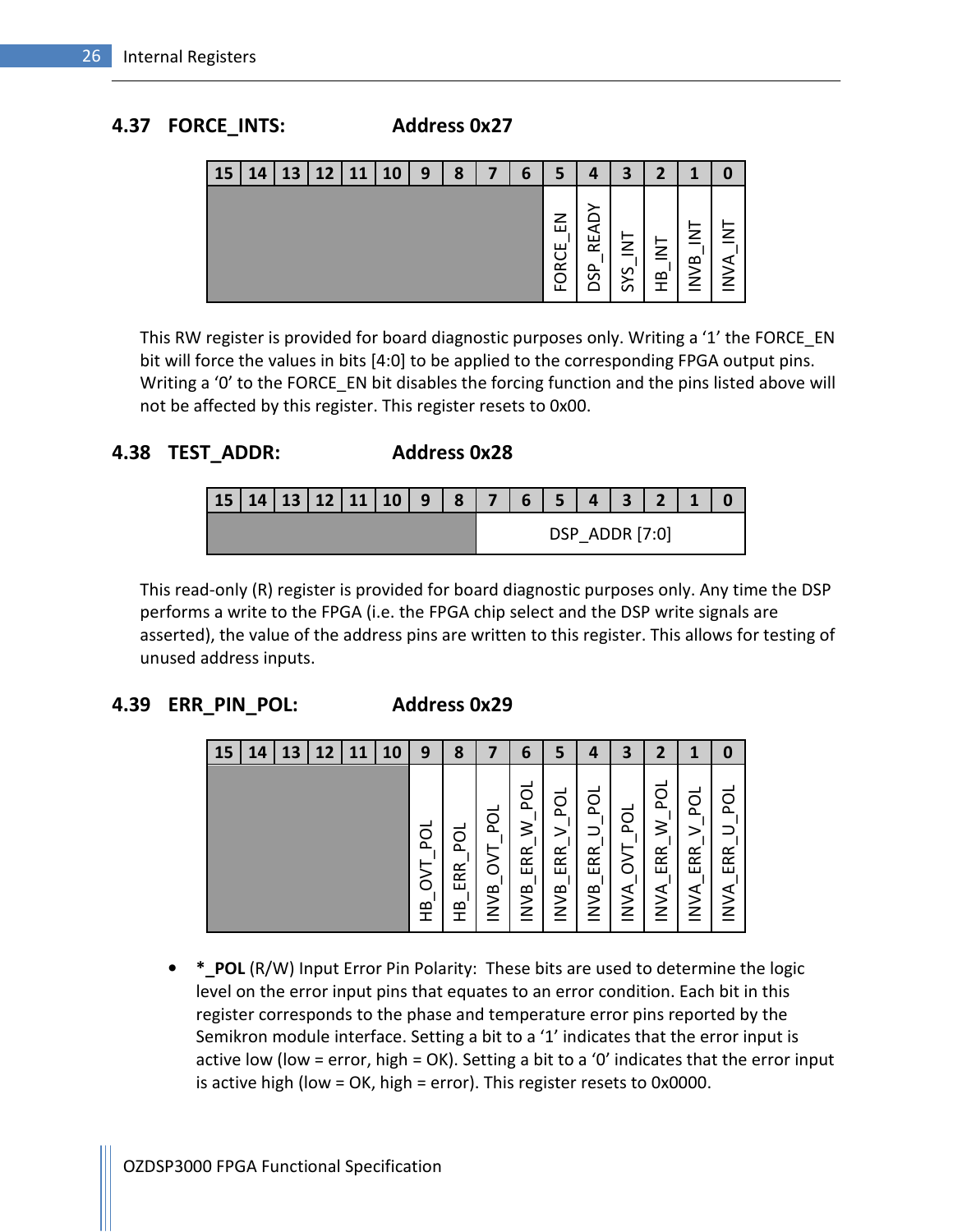#### 4.40 PULSE\_CTRL: Address 0x2A

|  |  | 15 14 13 12 11 10 9 8 7 65 |  |           |  | $\vert$ 4 $\vert$ | $3 \mid 2 \mid$ | $\overline{\mathbf{1}}$ |  |
|--|--|----------------------------|--|-----------|--|-------------------|-----------------|-------------------------|--|
|  |  |                            |  | PRD[14:0] |  |                   |                 |                         |  |

- PRD [14:0] (R/W) Programmable Pulse Period: These bits are used to define the period count used to generate the programmable output pulses. An internal free running timer will count from zero up to this value at the internal 25MHz clock rate. Once the timer reaches this value, it is reset to zero and will continues to count up. This field resets to 0x0000.
- EN (R/W) Programmable Pulse Enable: This bit is used to enable the pulse output. When set to '0', the pulse output is disabled and the "io\_spare[0]" pin operates as a spare pin. When set to a '1', the pulse output is driven out on the "io\_spare[0]" pin (this feature takes precedence over the SPARE\_DIR bit 0 setting). This bit resets to 0.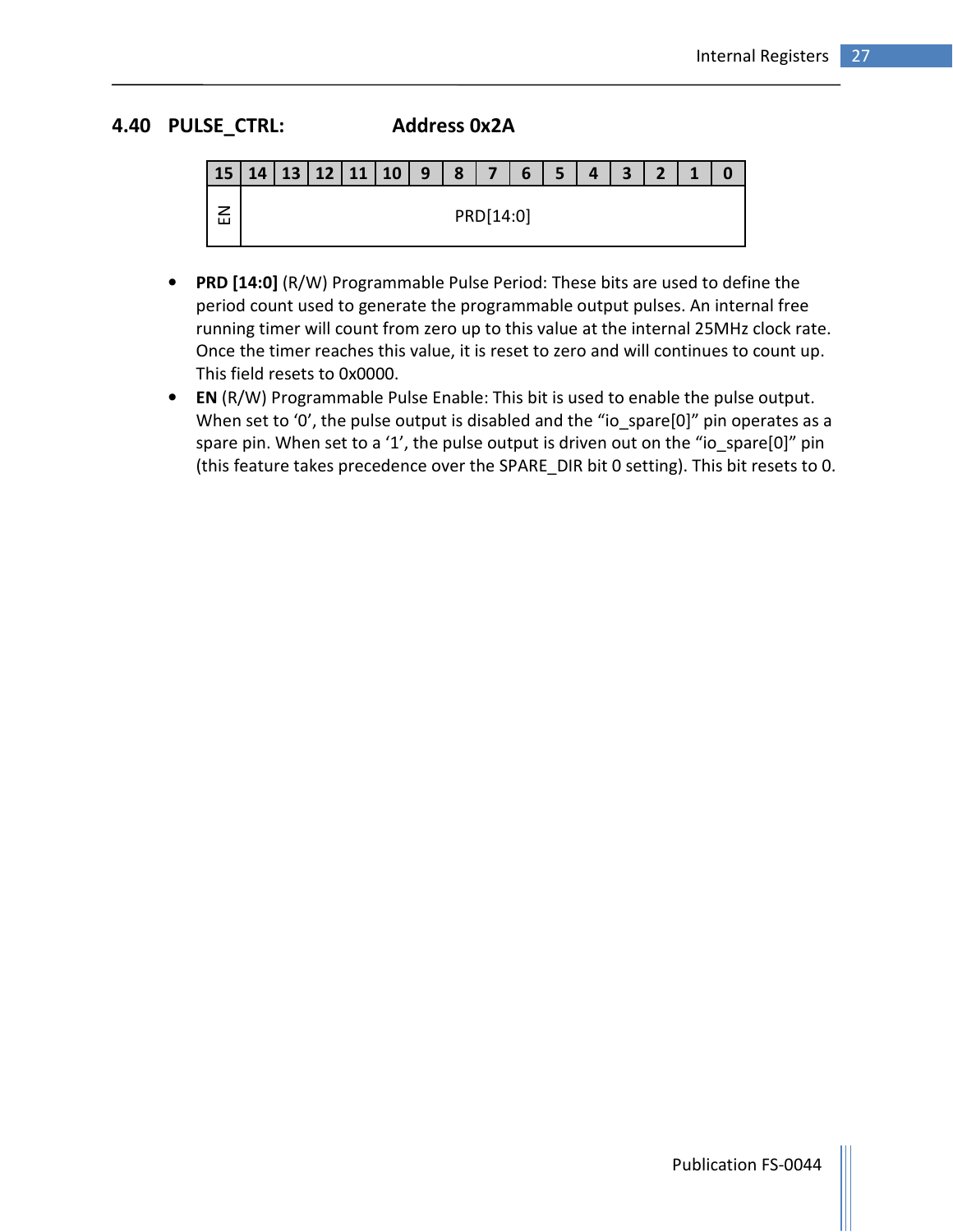## 5. Physical Information

As was mentioned in the Overview section, this FPGA is implemented using a Lattice MachXO LCMXO1200C device in a 144-pin QPF package. Unless otherwise specified, all I/O are +3.3V LVCMOS with a nominal drive strength of +/- 12mA. The device pinout is given in the table below.

| Pin              | Pin Name       | Pin | Pin Name                  | Pin | Pin Name            | Pin | Pin Name      |
|------------------|----------------|-----|---------------------------|-----|---------------------|-----|---------------|
| 1                | io_spare_0     | 41  | o_iso_out_1               | 81  | i_expn_cs_n         | 121 | i_dsp_addr_7  |
| $\overline{2}$   | io spare 1     | 42  | <b>TCK</b>                | 82  | VCCIO3              | 122 | i dsp addr 12 |
| $\overline{3}$   | io_spare_2     | 43  | o_iso_out_2               | 83  | GNDIO3              | 123 | GND4          |
| $\pmb{4}$        | io_spare_3     | 44  | o iso out 3               | 84  | o_anyb_cs_n         | 124 | i_dsp_clk     |
| 5                | io_spare_4     | 45  | i sci de                  | 85  | o_ozex_cs_n         | 125 | i_wdog_ctrl   |
| 6                | io_spare_5     | 46  | o_rs485_re_n              | 86  | i hw rev 0          | 126 | o wdog dis    |
| $\overline{7}$   | N/C            | 47  | <b>TDO</b>                | 87  | i_hw_rev_1          | 127 | i_sys_clk     |
| 8                | N/C            | 48  | o rtc clk                 | 88  | GND3                | 128 | VCCAUX2       |
| $\boldsymbol{9}$ | N/C            | 49  | io_rtc_dat                | 89  | i_hw_rev_2          | 129 | VCC4          |
| 10               | VCCIO7         | 50  | o_rtc_ce                  | 90  | i_hw_rev 3          | 130 | $io\_dsp_d_0$ |
| 11               | GNDIO7         | 51  | TDI                       | 91  | o dsp ready         | 131 | io_dsp_d_1    |
| 12               | N/C            | 52  | VCC <sub>2</sub>          | 92  | <i>i</i> hvadc trig | 132 | io_dsp_d_2    |
| 13               | N/C            | 53  | VCCAUX1                   | 93  | VCC <sub>3</sub>    | 133 | io_dsp_d_3    |
| 14               | i reset_n      | 54  | N/C                       | 94  | i_dsp_cs_n          | 134 | io dsp d 4    |
| 15               | N/C            | 55  | o_dac_clk                 | 95  | i_dsp_wr_n          | 135 | VCCIO0        |
| 16               | GND1           | 56  | o_dac_simo                | 96  | i_dsp_rd_n          | 136 | GNDIO0        |
| 17               | i_anyb_busy_n  | 57  | o dac cs n                | 97  | o_irq_inva_n        | 137 | io_dsp_d_5    |
| 18               | N/C            | 58  | N/C                       | 98  | VCCIO <sub>2</sub>  | 138 | io_dsp_d_6    |
| 19               | o_amux_sel_0   | 59  | GND <sub>2</sub>          | 99  | GNDIO <sub>2</sub>  | 139 | io_dsp_d_7    |
| 20               | o_amux_sel_1   | 60  | o rly clk                 | 100 | o_irq_invb_n        | 140 | io_dsp_d_8    |
| 21               | VCC1           | 61  | o_rly_simo                | 101 | o_irq_sys_n         | 141 | io_dsp_d_9    |
| 22               | o_amux_sel_2   | 62  | o_rly_cs_n                | 102 | o hvadc irq n       | 142 | io_dsp_d_10   |
| 23               | o amux sel 3   | 63  | VCCIO4                    | 103 | o_irq_hb_n          | 143 | io_dsp_d_11   |
| 24               | N/C            | 64  | GNDIO4                    | 104 | o irq inva led      | 144 | io_dsp_d_12   |
| 25               | o_sys_led      | 65  | i_rly_somi                | 105 | o_irq_invb_led      |     |               |
| 26               | VCCIO6         | 66  | i rly fault n             | 106 | i_hb_err            |     |               |
| 27               | GNDIO6         | 67  | N/C                       | 107 | o irq hb led        |     |               |
| 28               | N/C            | 68  | i_iso_in_0                | 108 | i hb ovt            |     |               |
| 29               | N/C            | 69  | i_iso_in_1                | 109 | io_dsp_d_13         |     |               |
| 30               | o hvadc clk    | 70  | <b>SLEEP</b>              | 110 | io_dsp_d_14         |     |               |
| 31               | o_hvadc_conv   | 71  | i_iso_in_2                | 111 | io_dsp_d_15         |     |               |
| 32               | o hvadc sdi    | 72  | $i$ <sub>_</sub> iso_in_3 | 112 | i_dsp_addr_0        |     |               |
| 33               | i hvadc sdat a | 73  | i inva ovt                | 113 | i dsp_addr_1        |     |               |
| 34               | i_hvadc_sdat_b | 74  | i_inva_err_u              | 114 | i_dsp_addr_2        |     |               |
| 35               | i_hvadc_busy   | 75  | i inva err v              | 115 | i_dsp_addr_3        |     |               |
| 36               | N/C            | 76  | i inva err w              | 116 | i_dsp_addr_4        |     |               |
| 37               | GNDIO5         | 77  | i_invb_ovt                | 117 | VCCIO1              |     |               |
| 38               | VCCIO5         | 78  | i_invb_err_u              | 118 | GNDIO1              |     |               |
| 39               | <b>TMS</b>     | 79  | i invb err v              | 119 | i dsp addr 5        |     |               |

 $i$  iso\_in\_2 i iso in 3 i inva ovt i\_inva\_err\_u i\_inva\_err\_v i\_inva\_err\_w i\_invb\_ovt i\_invb\_err\_u i\_invb\_err\_v 40 o\_iso\_out\_0 80 i\_invb\_err\_w 120 i\_dsp\_addr\_6

| Pin             | Pin Name                     |
|-----------------|------------------------------|
| 81              | i_expn_cs_n                  |
| 82              | VCCIO3                       |
| 83              | GNDIO3                       |
| 84              | o_anyb_cs_n                  |
| $\overline{85}$ | o_ozex_cs_n                  |
| 86              | i_hw_rev_0                   |
| 87              | i_hw_rev_1                   |
| 88              | GND3                         |
| 89              | i_hw_rev_2                   |
| 90              | i_hw_rev_3                   |
| 91              | o_dsp_ready                  |
| 92              | i_hvadc_trig                 |
| 93              | VCC3                         |
| 94              | i_dsp_cs_n                   |
| 95              | i_dsp_wr_n                   |
| 96              | i_dsp_rd_n                   |
| 97              | o_irq_inva_n                 |
| 98              | VCCIO <sub>2</sub>           |
| 99              | GNDIO2                       |
| 100             | o_irq_invb_n                 |
| 101             | o_irq_sys_n                  |
| 102             | o_hvadc_irq_n                |
| 103             | $o$ _irq_hb_n                |
| 104             | $o_$ irq_inva_led            |
| 105             | o_irq_invb_led               |
| 106             | i_hb_err                     |
| $\frac{1}{107}$ | o_irq_hb_led                 |
| 108             | i_hb_ovt<br>io_dsp_d_13      |
| 109             |                              |
| 110             | $\frac{-}{\log_{10} d_{14}}$ |
| 111             | io_dsp_d_15                  |
| 112             | i_dsp_addr_0                 |
| 113             | i_dsp_addr_1                 |
| 114             | $\frac{1}{1}$ dsp_addr_2     |
| 115             | i_dsp_addr_3                 |
| 116             | i_dsp_addr_4                 |
| 117             | VCCIO1                       |
| 118             | GNDIO1                       |
| 119             | i_dsp_addr_<br>5             |

| Pin | Pin Name      |
|-----|---------------|
| 121 | i_dsp_addr_7  |
| 122 | i_dsp_addr_12 |
| 123 | GND4          |
| 124 | i_dsp_clk     |
| 125 | i_wdog_ctrl   |
| 126 | o_wdog_dis    |
| 127 | i_sys_clk     |
| 128 | VCCAUX2       |
| 129 | VCC4          |
| 130 | io_dsp_d_0    |
| 131 | io_dsp_d_1    |
| 132 | io_dsp_d_2    |
| 133 | io_dsp_d_3    |
| 134 | io_dsp_d_4    |
| 135 | VCCIO0        |
| 136 | GNDIO0        |
| 137 | io_dsp_d_5    |
| 138 | io_dsp_d_6    |
| 139 | io_dsp_d_7    |
| 140 | io_dsp_d_8    |
| 141 | io_dsp_d_9    |
| 142 | io_dsp_d_10   |
| 143 | io_dsp_d_11   |
| 144 | io_dsp_d_12   |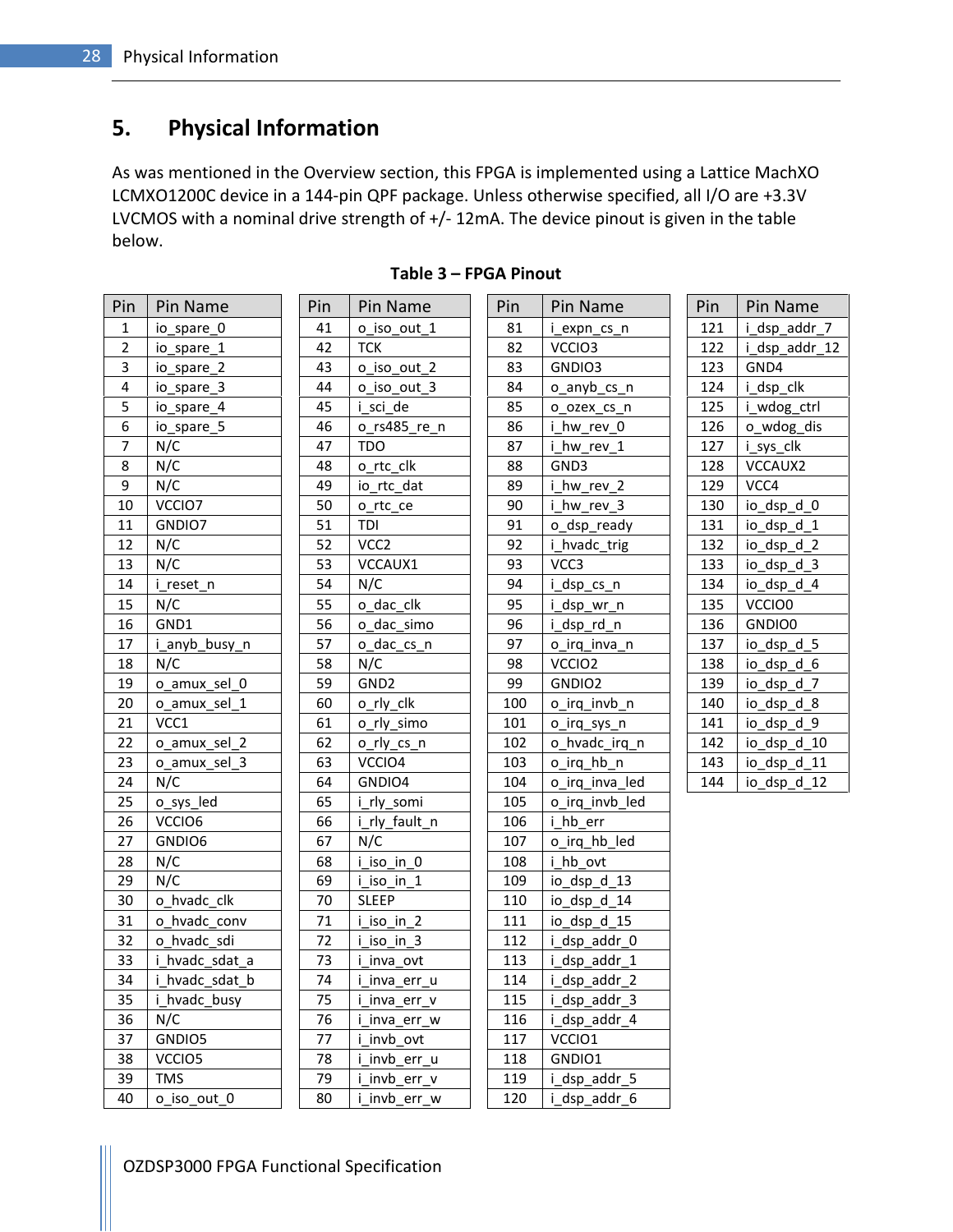# Warranty and Product Information

## Limited Warranty

What does this warranty cover and how long does it last? This Limited Warranty is provided by Oztek Corp. ("Oztek") and covers defects in workmanship and materials in your OZDSP3000 controller. This Warranty Period lasts for 18 months from the date of purchase at the point of sale to you, the original end user customer, unless otherwise agreed in writing. You will be required to demonstrate proof of purchase to make warranty claims. This Limited Warranty is transferable to subsequent owners but only for the unexpired portion of the Warranty Period. Subsequent owners also require original proof of purchase as described in "What proof of purchase is required?"

What will Oztek do? During the Warranty Period Oztek will, at its option, repair the product (if economically feasible) or replace the defective product free of charge, provided that you notify Oztek of the product defect within the Warranty Period, and provided that through inspection Oztek establishes the existence of such a defect and that it is covered by this Limited Warranty.

Oztek will, at its option, use new and/or reconditioned parts in performing warranty repair and building replacement products. Oztek reserves the right to use parts or products of original or improved design in the repair or replacement. If Oztek repairs or replaces a product, its warranty continues for the remaining portion of the original Warranty Period or 90 days from the date of the return shipment to the customer, whichever is greater. All replaced products and all parts removed from repaired products become the property of Oztek.

Oztek covers both parts and labor necessary to repair the product, and return shipment to the customer via an Oztek-selected non-expedited surface freight within the contiguous United States and Canada. Alaska, Hawaii and locations outside of the United States and Canada are excluded. Contact Oztek Customer Service for details on freight policy for return shipments from excluded areas.

How do you get service? If your product requires troubleshooting or warranty service, contact your merchant. If you are unable to contact your merchant, or the merchant is unable to provide service, contact Oztek directly at:

USA Telephone: 603-546-0090 Fax: 603-386-6366 Email techsupport@oztekcorp.com

Direct returns may be performed according to the Oztek Return Material Authorization Policy described in your product manual.

What proof of purchase is required? In any warranty claim, dated proof of purchase must accompany the product and the product must not have been disassembled or modified without prior written authorization by Oztek. Proof of purchase may be in any one of the following forms:

- The dated purchase receipt from the original purchase of the product at point of sale to the end user
- The dated dealer invoice or purchase receipt showing original equipment manufacturer (OEM) status
- The dated invoice or purchase receipt showing the product exchanged under warranty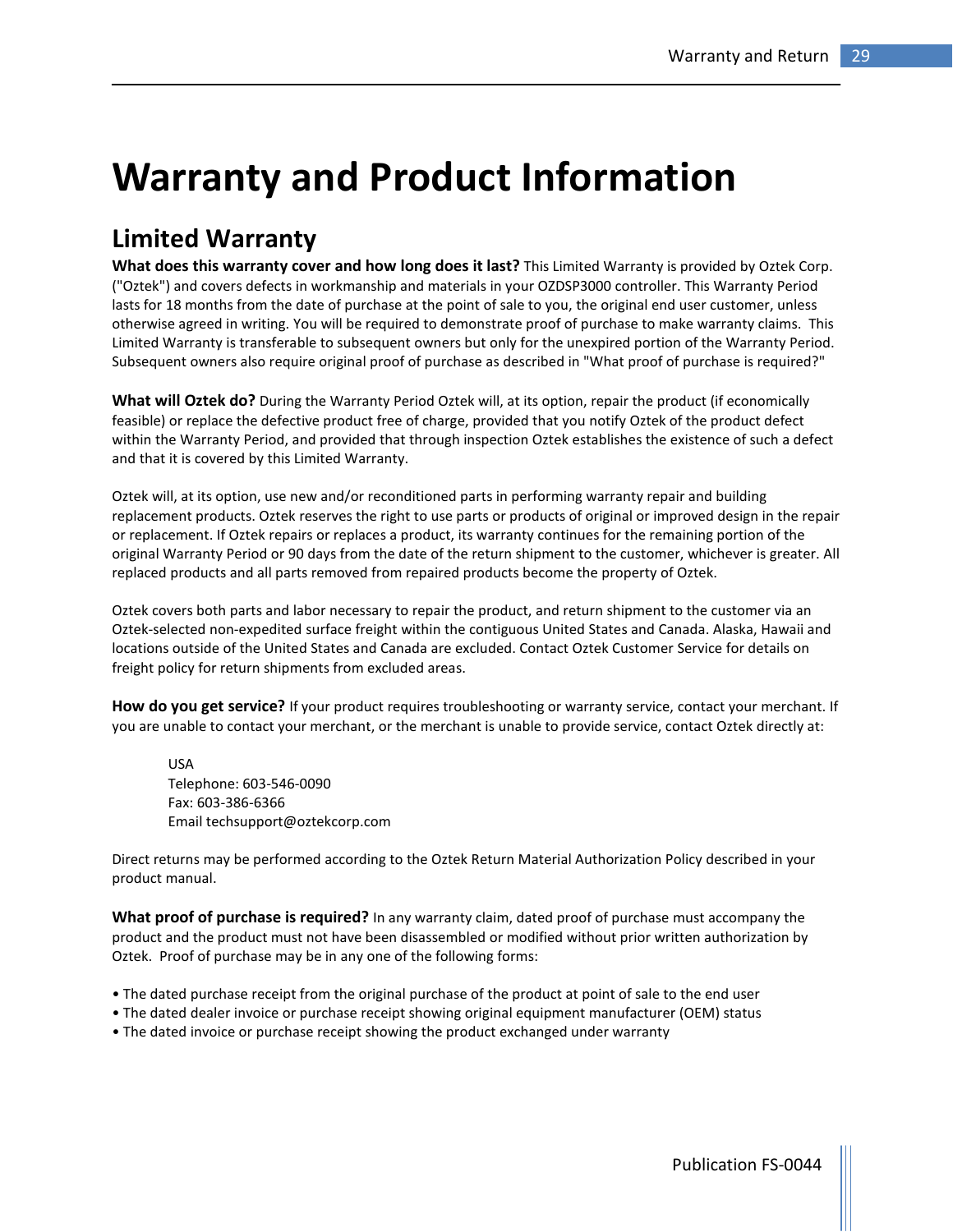What does this warranty not cover? Claims are limited to repair and replacement, or if in Oztek's discretion that is not possible, reimbursement up to the purchase price paid for the product. Oztek will be liable to you only for direct damages suffered by you and only up to a maximum amount equal to the purchase price of the product. This Limited Warranty does not warrant uninterrupted or error-free operation of the product or cover normal wear and tear of the product or costs related to the removal, installation, or troubleshooting of the customer's electrical systems. This warranty does not apply to and Oztek will not be responsible for any defect in or damage to:

a) The product if it has been misused, neglected, improperly installed, physically damaged or altered, either internally or externally, or damaged from improper use or use in an unsuitable environment b) The product if it has been subjected to fire, water, generalized corrosion, biological infestations, or input voltage that creates operating conditions beyond the maximum or minimum limits listed in the Oztek product specifications including high input voltage from generators and lightning strikes c) The product if repairs have been done to it other than by Oztek or its authorized service centers (hereafter "ASCs")

d) The product if it is used as a component part of a product expressly warranted by another manufacturer

e) The product if its original identification (trade-mark, serial number) markings have been defaced, altered, or removed

f) The product if it is located outside of the country where it was purchased

g) Any consequential losses that are attributable to the product losing power whether by product malfunction, installation error or misuse.

#### Disclaimer

#### Product

THIS LIMITED WARRANTY IS THE SOLE AND EXCLUSIVE WARRANTY PROVIDED BY OZTEK IN CONNECTION WITH YOUR OZTEK PRODUCT AND IS, WHERE PERMITTED BY LAW, IN LIEU OF ALL OTHER WARRANTIES, CONDITIONS, GUARANTEES, REPRESENTATIONS, OBLIGATIONS AND LIABILITIES, EXPRESS OR IMPLIED, STATUTORY OR OTHERWISE IN CONNECTION WITH THE PRODUCT, HOWEVER ARISING (WHETHER BY CONTRACT, TORT, NEGLIGENCE, PRINCIPLES OF MANUFACTURER'S LIABILITY, OPERATION OF LAW, CONDUCT, STATEMENT OR OTHERWISE), INCLUDING WITHOUT RESTRICTION ANY IMPLIED WARRANTY OR CONDITION OF QUALITY, MERCHANTABILITY OR FITNESS FOR A PARTICULAR PURPOSE. ANY IMPLIED WARRANTY OF MERCHANTABILITY OR FITNESS FOR A PARTICULAR PURPOSE TO THE EXTENT REQUIRED UNDER APPLICABLE LAW TO APPLY TO THE PRODUCT SHALL BE LIMITED IN DURATION TO THE PERIOD STIPULATED UNDER THIS LIMITED WARRANTY. IN NO EVENT WILL OZTEK BE LIABLE FOR: (a) ANY SPECIAL, INDIRECT, INCIDENTAL OR CONSEQUENTIAL DAMAGES, INCLUDING LOST PROFITS, LOST REVENUES, FAILURE TO REALIZE EXPECTED SAVINGS, OR OTHER COMMERCIAL OR ECONOMIC LOSSES OF ANY KIND, EVEN IF OZTEK HAS BEEN ADVISED, OR HAD REASON TO KNOW, OF THE POSSIBILITY OF SUCH DAMAGE, (b) ANY LIABILITY ARISING IN TORT, WHETHER OR NOT ARISING OUT OF OZTEK'S NEGLIGENCE, AND ALL LOSSES OR DAMAGES TO ANY PROPERTY OR FOR ANY PERSONAL INJURY OR ECONOMIC LOSS OR DAMAGE CAUSED BY THE CONNECTION OF A PRODUCT TO ANY OTHER DEVICE OR SYSTEM, AND (c) ANY DAMAGE OR INJURY ARISING FROM OR AS A RESULT OF MISUSE OR ABUSE, OR THE INCORRECT INSTALLATION, INTEGRATION OR OPERATION OF THE PRODUCT. IF YOU ARE A CONSUMER (RATHER THAN A PURCHASER OF THE PRODUCT IN THE COURSE OF A BUSINESS) AND PURCHASED THE PRODUCT IN A MEMBER STATE OF THE EUROPEAN UNION, THIS LIMITED WARRANTY SHALL BE SUBJECT TO YOUR STATUTORY RIGHTS AS A CONSUMER UNDER THE EUROPEAN UNION PRODUCT WARRANTY DIRECTIVE 1999/44/EC AND AS SUCH DIRECTIVE HAS BEEN IMPLEMENTED IN THE EUROPEAN UNION MEMBER STATE WHERE YOU PURCHASED THE PRODUCT. FURTHER, WHILE THIS LIMITED WARRANTY GIVES YOU SPECIFIC LEGAL RIGHTS, YOU MAY HAVE OTHER RIGHTS WHICH MAY VARY FROM EU MEMBER STATE TO EU MEMBER STATE OR, IF YOU DID NOT PURCHASE THE PRODUCT IN AN EU MEMBER STATE, IN THE COUNTRY YOU PURCHASED THE PRODUCT WHICH MAY VARY FROM COUNTRY TO COUNTRY AND JURISDICTION TO JURISDICTION.